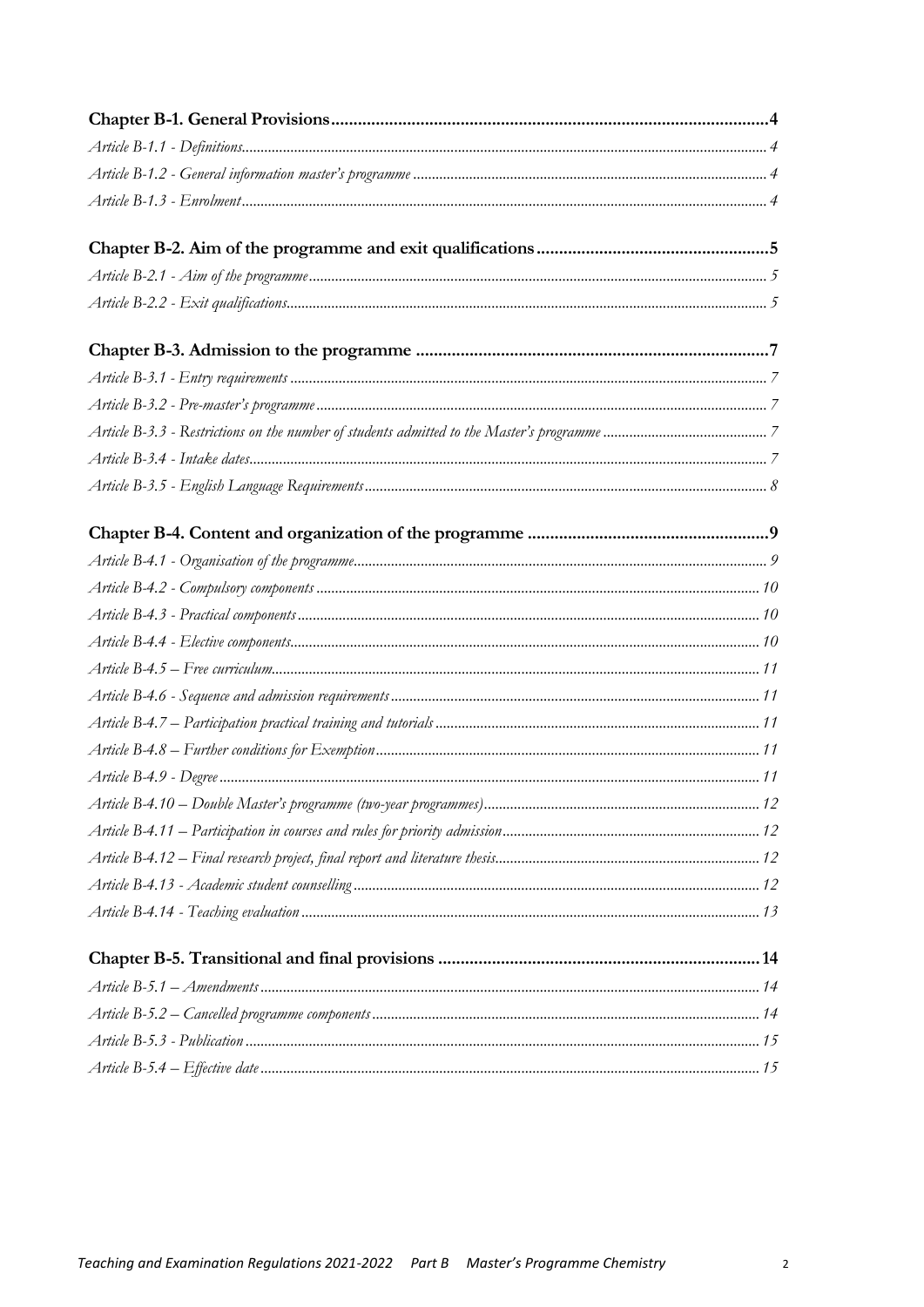| Appendix 1 Description of the content and study load of the components.  16                |  |
|--------------------------------------------------------------------------------------------|--|
|                                                                                            |  |
|                                                                                            |  |
|                                                                                            |  |
|                                                                                            |  |
| Appendix 2 Final attainment levels of the major Science in Society (SS), the major Science |  |
|                                                                                            |  |
|                                                                                            |  |
| Appendix 3 Teaching objectives for the minor Tesla and minor science for sustainability 26 |  |
|                                                                                            |  |
|                                                                                            |  |

*[Minor teaching na een bachelor met een educatieve minor...............................................................................................](#page-25-3) 26 [Minor science for sustainability.....................................................................................................................................](#page-26-0) 27*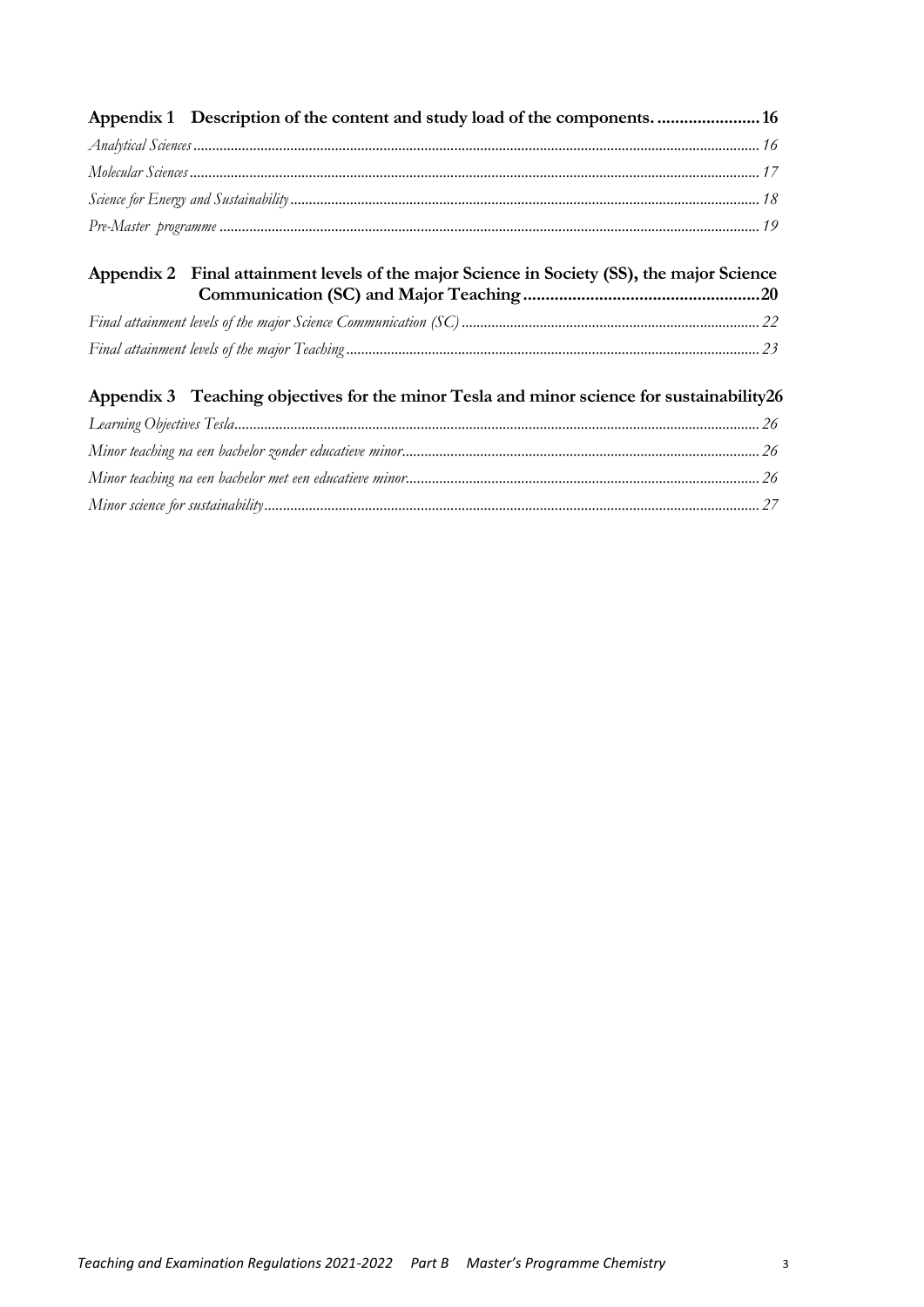# <span id="page-3-0"></span>**Chapter B-1. General Provisions**

#### *Article B-1.1 - Definitions*

In addition to part A, the following definitions are used in part B:

<span id="page-3-1"></span>

| Personal Education Plan | An individual study plan for the student's master's programme. |
|-------------------------|----------------------------------------------------------------|
| Research Project        | A compulsory internship-master thesis always resulting in a    |
|                         | written report.                                                |

#### *Article B-1.2 - General information master's programme*

- <span id="page-3-2"></span>1. The master's programme Chemistry, CROHO 65012 is offered on a full-time and part-time basis. The programme's official language is English.
- 2. The programme has a workload of 120 EC.
- <span id="page-3-4"></span>3. Within the programme the following tracks are offered:
	- Analytical Sciences;
	- Molecular Sciences;
	- Science for Energy and Sustainability.
- 4. In each research track (see [Article B-1.2](#page-3-2) section [3](#page-3-4) for available tracks) the student may choose one out of the following majors or minors (see [Article B-4.1\)](#page-8-1).
	- Major Science Communication
	- Major Science in Society
	- Major Teaching
	- Minor Tesla
	- Minor Science for Sustainability
	- Minor Teaching
- 5. The student is to determine the content of the master's programme in consultation with the coordinator of the master's programme or track according to the constraints outlined in [Chapter B-3. Chapter B-3. T](#page-6-0)he student will lay down the chosen content in a Personal Education Plan (PEP). The student submits this PEP together with the approval of the coordinator for final approval by the Examinations Board. If the student then wants to change the contents of the study programme, the student promptly consults with the coordinator of the study programme. If this results in a new PEP, the student will promptly submit this to the Examinations Board.

#### *Article B-1.3 - Enrolment*

<span id="page-3-3"></span>The programme starts at the beginning of the first semester (September) and second semester (February) of the study year. These enrolment dates ensure a programme that can be expected to be completed within the official period.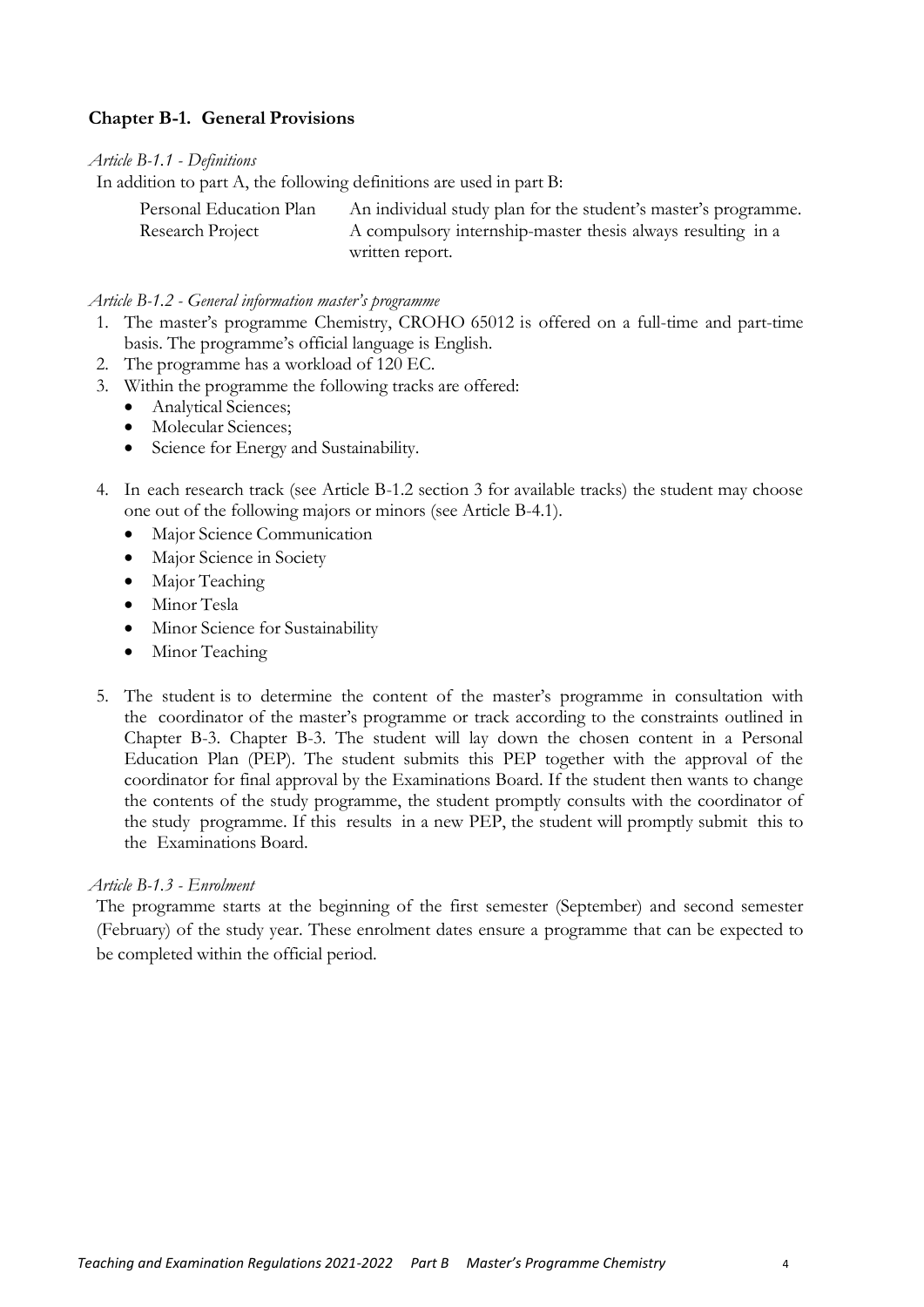# <span id="page-4-0"></span>**Chapter B-2. Aim of the programme and exit qualifications**

### *Article B-2.1 - Aim of the programme*

<span id="page-4-1"></span>The master's programme in Chemistry aspires to be a study programme with international prestige, emanating from, and based on the strong research areas of Chemistry. The aim of the master's programme (MSc) in Chemistry is to:

- a. educate students to become independent professionals, thereby enabling them to conduct fundamental scientific research, to deal with current scientific knowledge, and to apply this knowledge in new and continuously changing practical situations;
- b. actively stimulate interdisciplinary collaboration in the development of science, based on knowledge in the field of chemistry;
- c. offer students the possibility to develop skills, knowledge and insight in a specific area in the field of chemistry, with emphasis on formulating relevant scientific questions and on the approach to find answers to these questions;
- d. provide student-oriented education that is of a high, internationally recognised quality;
- e. offer students the opportunity to gain knowledge and insight in an international setting;
- f. provide an inspiring academic learning environment, and to offer feasible study tracks to a demanding and heterogeneously composed student population;
- <span id="page-4-2"></span>g. develop the ability of students to convey acquired knowledge to others.

# *Article B-2.2 - Exit qualifications*

- <span id="page-4-3"></span>1. The graduate of the master's programme Chemistry has:
	- a. a thorough theoretical and practical knowledge of modern chemistry, including the knowledge of other disciplines required for that purpose;
	- b. a thorough knowledge of theoretical and experimental methods and research experience in at least one sub-area within the discipline of chemistry;
	- c. the ability to become acquainted with other sub-areas of the discipline within a reasonable period of time;
	- d. the ability to formulate a research plan based on a realistic problem within the discipline of chemistry;
	- e. the ability to analyse research results and to draw conclusions therefrom;
	- f. the ability to write a report or an internationally accessible scientific publication, and to participate in discussions on a topic in the field of study;
	- g. the ability to consult (international) professional literature in the relevant sub-areas and to apply the knowledge gained from that;
	- h. the ability to apply one's knowledge of chemistry in a broader (multidisciplinary) context;
	- i. the ability to deal with the safety and environmental aspects of chemistry;
	- j. an employability in those positions for which knowledge and research skills in the field of chemistry are a prerequisite;
	- k. sufficient knowledge and insight in the social role of chemistry in order to be able to make a sound choice regarding one's profession, as well as in the exertion of this profession;
	- l. the ability to cooperate with, and to convey knowledge to other people and to give a presentation both to discipline specialists and to a broader audience;
	- m. has good receptive and written productive skills in the English language.
- 2. In addition to section [1,](#page-4-3) the student who has completed the track Analytical Sciences has obtained the following track-specific qualifications:
	- a. a thorough knowledge of and insight in the principles and performance of the main analytical methods and techniques;
	- b. the proficiency to select suitable strategies and methods for specific analytical questions;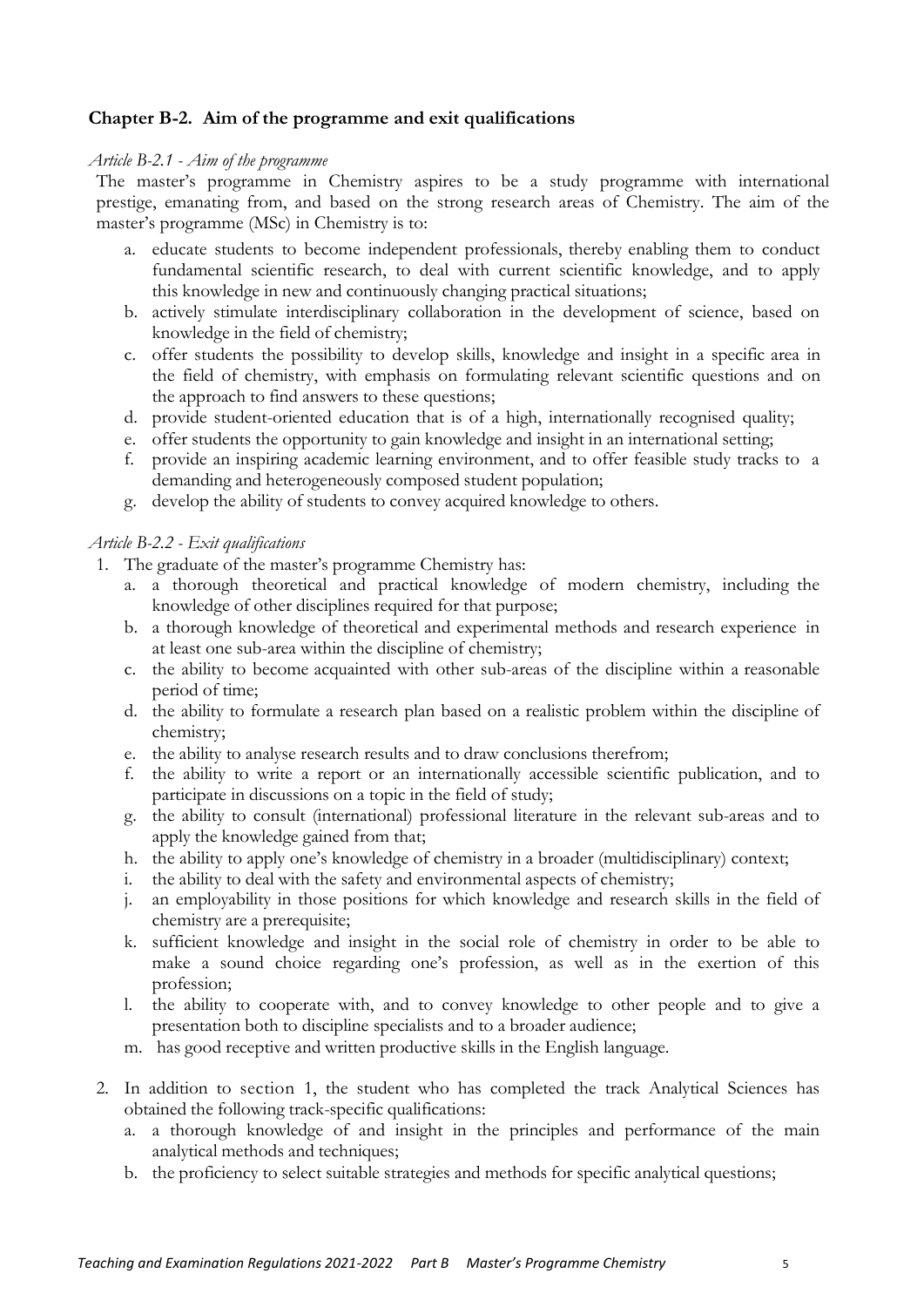- c. the proficiency to translate analytical data into relevant information;
- d. the ability to communicate with others about analytical questions and problems.
- 3. In addition to section [1,](#page-4-3) the student who has completed the track Molecular Sciences has obtained the following track-specific qualifications:
	- a. a thorough scientific knowledge and understanding of the field of synthesis, catalysis, molecular simulation and/or spectroscopy;
	- b. a proficiency in analysing and solving scientific problems in the field of molecular simulation, spectroscopy, synthesis and catalysis;
	- c. the ability to communicate with others about questions and problems in the field of molecular simulation, spectroscopy, synthesis and catalysis.
- 4. In addition to section 1, the student who has completed the track Science for Energy and Sustainability has obtained the following track-specific qualifications:
	- a. a thorough knowledge of the scientific, technological and societal challenges for our future associated with energy and sustainability problems;
	- b. a proficiency in analysing and evaluating the current energy and sustainability problems;
	- c. a proficiency in applying the acquired theoretical and practical insights in day-to-day practice at an institution, company or organization, strongly focused on providing scientific solutions to current and future energy and sustainability problems.
- 5. The graduate of the regular programme:
	- a. is able to independently design experiments including the corresponding controls, conducting and evaluating these within a given period of time;
	- b. is able to incorporate the obtained results and conclusions within the framework of the results of other scientists;
	- c. is able to form a view on the development of scientific research in the field of study;
	- d. is able to quantitatively and qualitatively analyse chemical processes, to incorporate data in existing or in new models, and to present the results at various levels of abstraction; has insight in the role of chemistry in a sustainable society.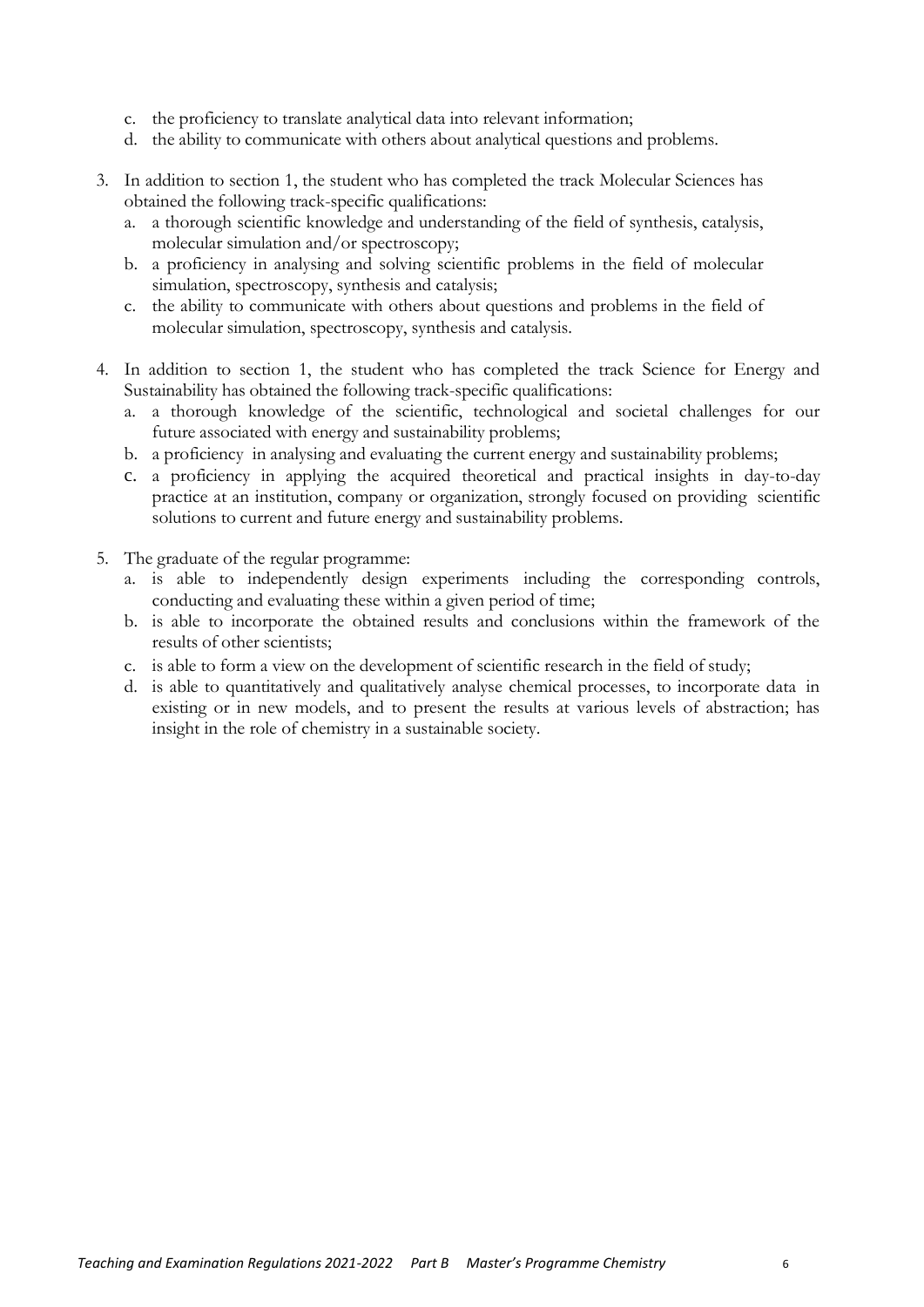# <span id="page-6-0"></span>**Chapter B-3. Admission to the programme**

*Article B-3.1 - Entry requirements* 

- <span id="page-6-5"></span><span id="page-6-1"></span>1. Students who have successfully completed any of the following degrees may be admitted:
	- the Bachelor's degree in *Scheikunde* (Chemistry), awarded by a Dutch university;
	- the Bachelor's degree in Farmaceutische Wetenschappen (Pharmaceutical Sciences), awarded by the Vrije Universiteit Amsterdam (VU), provided the student has successfully completed the courses Anorganische Chemie and Quantumchemie of the UvA/VU bachelor's programme Scheikunde, or equivalent, prior to enrolment;
	- the Bachelor's Degree in *Bèta-gamma met een Scheikunde major* (Liberal Arts and Sciences with a Chemistry Major), awarded by the University of Amsterdam; the HLO Bachelor's degree Scheikunde (Chemistry), provided that the Admissions Board decides that this degree meets the entry requirements. (Deficiencies must be repaired prior to the start of the master's program).
- <span id="page-6-6"></span>2. Without prejudice to the provisions of paragraph [1,](#page-6-5) the Admissions Board may grant admission to the study programme when concluding, that the previous education of the candidate is equivalent to the bachelor's degree referred to in paragraph 1.
- <span id="page-6-7"></span>3. Without prejudice to the provisions of paragraphs 1. and [2](#page-6-6) the Admissions Board may grant admission to a student whose previous education does not meet aforementioned requirements for admission to the study programme, when concluding that the candidate is able to meet the admission requirements within a reasonable period of time. At the request of a candidate, and when the Admissions Board has decided additional education feasible, the Admissions Board may draw up a pre-master's programme of maximum 30 EC as an admission requirement. After completion of this pre-master's programme a letter of admission will be issued, exclusively for the stated master's programme and track.
- 4. When the programme commences, the student must have fully completed the bachelor's or pre-master programme allowing admission to this programme.

# *Article B-3.2 - Pre-master's programme*

- <span id="page-6-2"></span>1. In addition to [Article B-3.1](#page-6-1) section [3,](#page-6-7) the Admissions Board may draw up a pre-master's programme of maximum 30 EC. This Dutch taught pre-master's programme will be offered in the first semester.
- 2. The content of the pre-Master's programme is described in section B.8, of the Teaching and Examination Regulations for Bachelor's programme Scheikunde.
- 3. Proof of a successfully completed pre-Master's programme shall serve as confirmation of admission to the Master's programme, under the conditions specified in the original letter of admission.

<span id="page-6-3"></span>*Article B-3.3 - Restrictions on the number of students admitted to the Master's programme* No restrictions

# *Article B-3.4 - Intake dates*

<span id="page-6-4"></span>A request for admission to the master's programme starting in September must be received before 1 July in the case of EU/EEA/Swiss students (including Dutch students) and before 1 February in the case of non-EU/EEA/Swiss students. For the programme starting in February, applications must be received before 1 November for EU/EEA/Swiss students (including Dutch students) and before 1 October for non-EU/EEA/Swiss students. Under exceptional circumstances, the Admissions Board may consider a request submitted after this closing date.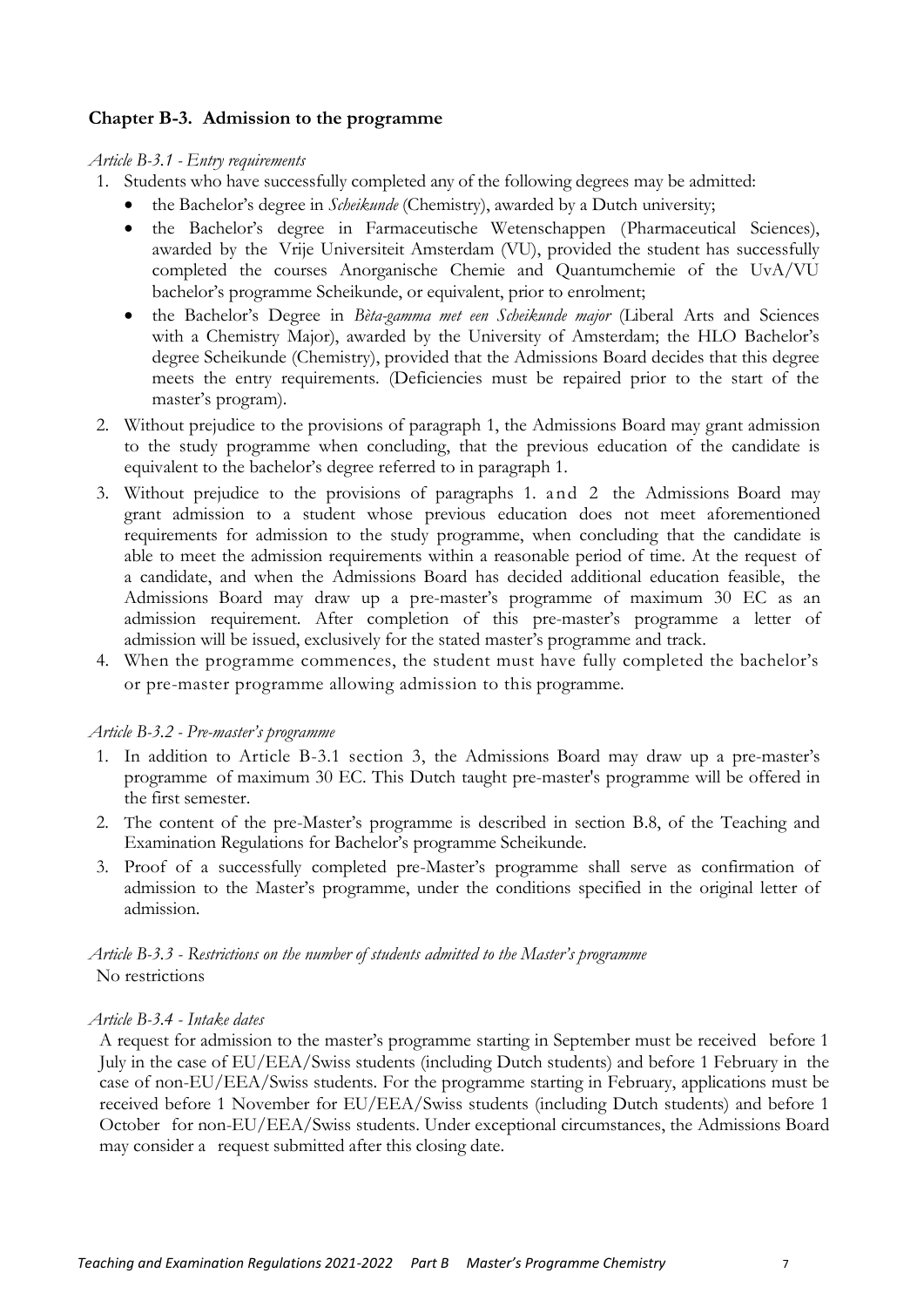### <span id="page-7-0"></span>*Article B-3.5 - English Language Requirements*

- 1. The proficiency requirement in English as the language of instruction can be met by the successful completion of one of the following examinations:
	- IELTS: 6,5, at least 6 on each sub-score (listening/reading/writing/speaking);
	- TOEFL paper-based: 580, paper-delivered at least 22 on each sub-score;
	- TOEFL Internet-based test: 92, at least 22 on each sub-score (listening/reading/writing/speaking); The foregoing examination must have been taken within two years before the student's enrolment.
	- C1 Advanced (CAE): minimal result 180 (overall C).

Please note that the TOEFL-code for the Faculty of Science of the University of Amsterdam is 9011.

- 2. An exemption from the English examination, referred to in the first paragraph, shall be granted to students who:
	- had previous education in secondary or tertiary education in one of the following Englishspeaking countries: Australia, Canada (English), New Zealand, Ireland, the United Kingdom, or the United States of America;
	- hold an English-language 'international baccalaureate' diploma;
	- possessing a Bachelor's degree from a Dutch university satisfy the requirement of sufficient command of the English language;
	- passed the final examination for the subject of English as part of one of the following diplomas: VWO, Belgian ASO (Flemish).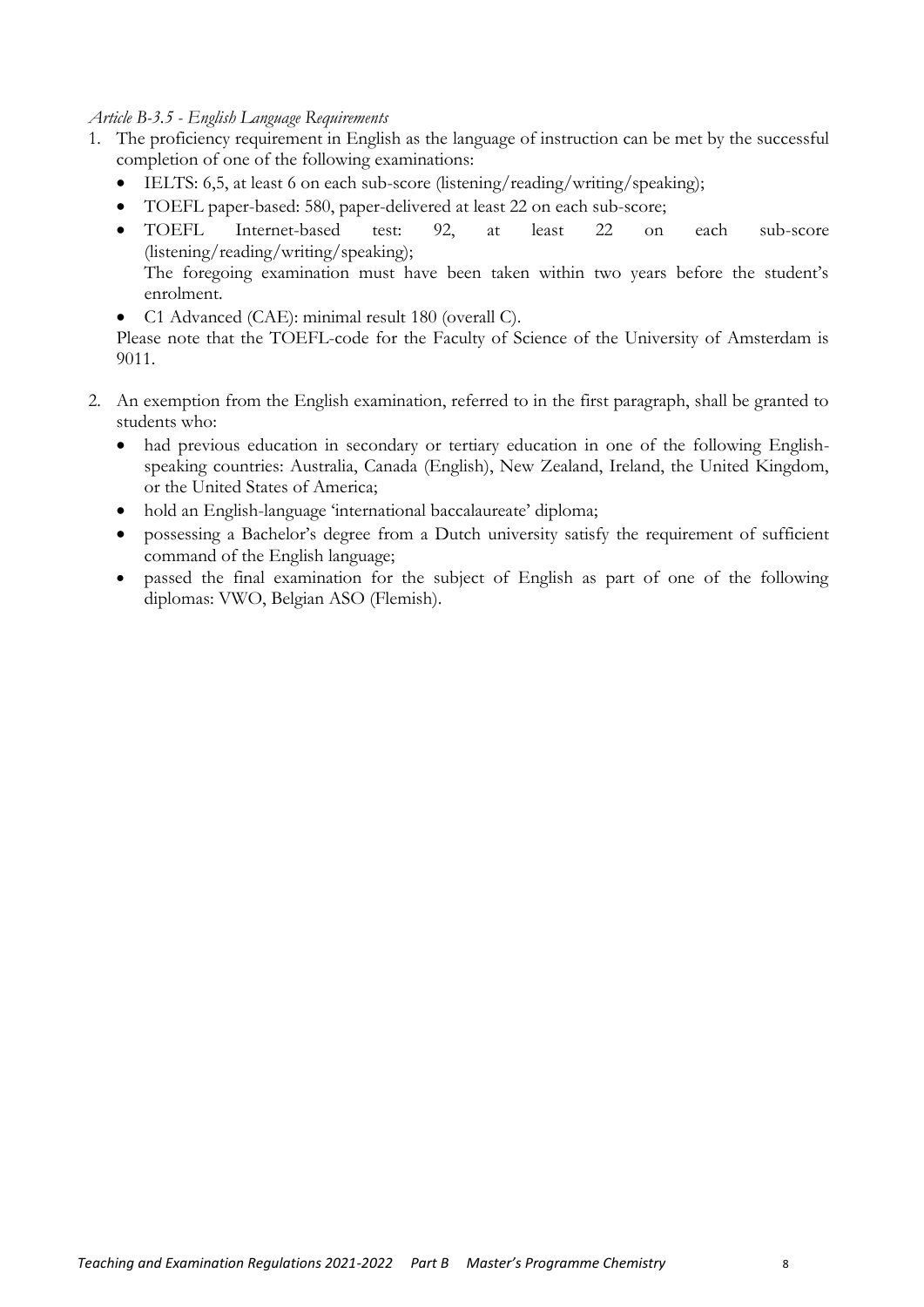# <span id="page-8-0"></span>**Chapter B-4. Content and organization of the programme**

*Article B-4.1 - Organisation of the programme*

- <span id="page-8-3"></span><span id="page-8-1"></span>1. All programme variants comprise a total of 120 EC; the curriculum is built up as follows:
	- a. Regular programme

|                         | Compulsory               | <b>Constrained</b> | Research         | Literature    | Free          |
|-------------------------|--------------------------|--------------------|------------------|---------------|---------------|
|                         |                          | <i>Choice</i>      | Project(s) $(*)$ | <b>Thesis</b> | <i>Choice</i> |
| Track AS                | 24 EC                    | 12 EC              | $>$ 42 F.C.      | $12$ EC       | $\leq$ 30 EC. |
| $\text{Track } MS \mid$ | $\overline{\phantom{a}}$ | 30 EC              | $>$ 42 EC        | 12 EC         | $\leq$ 36 EC  |
| Track SfES              | 12 EC                    | $30 E C$ (**)      | $>$ 42 EC        | 12 EC         | $\leq$ 24 EC  |

( \* ) the research project may be extended to max 60 EC. The research projects are limited to 2 projects. In case of 2 projects, one project must comprise at least 42 EC. This project is deemed to be the final project.

( \*\* ) the constrained choice within in the SfES track consists of 18 EC in chemistry courses, 6 EC in physics and 6 EC in management, business and innovation courses.

#### b. Programme including a 60 EC major

<span id="page-8-2"></span>

|            | <i>Compulsory</i> | <b>Constrained</b> | Research       | Literature    | Free          |
|------------|-------------------|--------------------|----------------|---------------|---------------|
|            |                   | <i>Choice</i>      | <b>Project</b> | <b>Thesis</b> | <i>Choice</i> |
| Track AS   | 12 EC             | 12 EC              | 30 EC          | 6 EC          | -             |
| Track MS   |                   | 24 EC              | 30 EC          | 6 EC          | -             |
| Track SfES | 12 EC             | 12 EC $(*)$        | 30 EC          | 6 EC          | -             |

( \* ) the constrained choice within in the SfES track including a major, consists of 12 EC in chemistry courses only

#### c. Programme including a 30 EC minor

<span id="page-8-4"></span>

|                       | <i>Compulsory</i>        | <i>Constrained</i> | Research       | Literature    | <i>Free</i>              |
|-----------------------|--------------------------|--------------------|----------------|---------------|--------------------------|
|                       |                          | <i>Choice</i>      | <b>Project</b> | <b>Thesis</b> | <i>Choice</i>            |
| Track AS <sub>1</sub> | 24 EC                    | 12 EC              | 42 EC          | 12 EC         | $\overline{\phantom{a}}$ |
| Track MS              | $\overline{\phantom{a}}$ | 30 EC              | 42 - 48 EC     | 12 EC         | $\leq 6$ EC.             |
| Track SfES            | 12 EC                    | 24 EC $(*)$        | 42 EC          | 12 EC         | $\overline{\phantom{a}}$ |

( \* ) the constrained choice within in the SfES track including a minor, consists of 12 EC in chemistry courses, 6 EC of Physics and 6 EC in management, business and innovation courses.

- d. Elective courses have to adhere to the following restrictions:
	- Free-choice electives outside the master's chemistry programme: max 12 EC
	- Academic skills courses: max 6 EC
	- Minor research project: max 24 EC
	- e. A complete list of courses provided by the master's programme is included in [Appendix 1](#page-15-2). A form of assessment is part of every component. Within the master's programme different forms of assessment and teaching methods are used. These are described per component in the course catalogue.
- 2. The student can choose between the regular programme and a programme containing one of three majors or one of three minors. The majors and minors are:
	- a. Major Science in Society;
	- b. Major Science Communication;
	- c. Major Teaching;
	- d. Minor Tesla;
	- e. Minor Science for Sustainability;
	- f. Minor Teaching.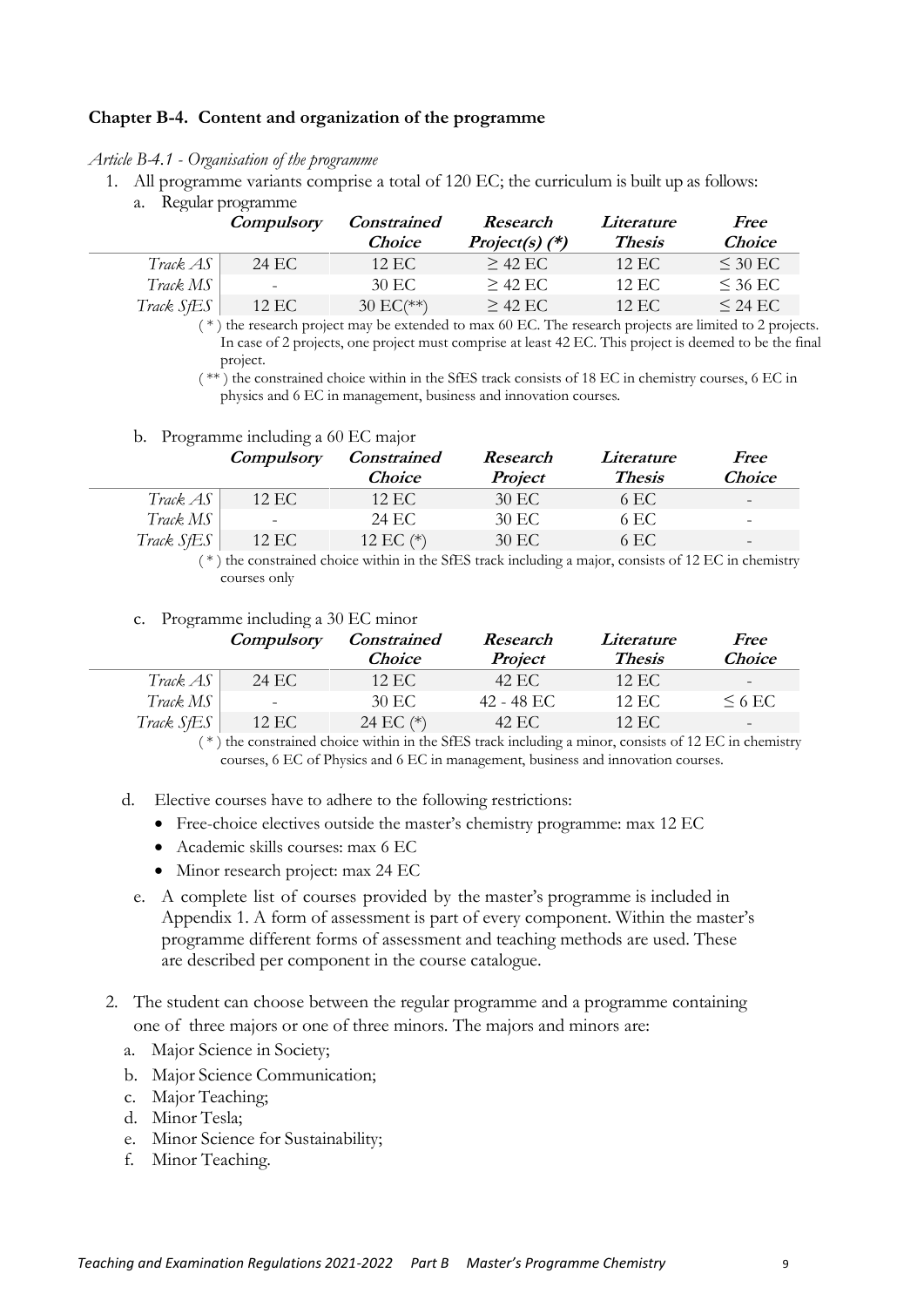### 3. Regarding the majors:

A major consists of 60 EC. It has to be combined with a research programme, comprising at least 60 EC (courses, research project and literature thesis), including the components indicated in B-4.[1.1.b](#page-8-2) Students have to go through a separate intake procedure for admission to the majors. Students first have to finish at least 30 EC (48 EC for the major Teaching) of the research part of the programme before starting one of the majors. The exit qualifications of the majors are included in [Appendix 2.](#page-19-0)

# Regarding the major Teaching:

Students who have completed an Educational Minor of 30 EC during their bachelor's programme, or have obtained a 2nd degree teaching competency (Dutch: tweedegraads onderwijsbevoegdheid) may obtain a first degree competency (Dutch: eerstegraads onderwijsbevoegdheid) by following a reduced 30 EC programme in consultation with the ILO (UvA) or ULO (VU). The major teaching should in this case be considered as a minor of 30 EC. The remaining 30 EC must be planned in accordance with [Article B-4.1.](#page-8-1)

# 4. Regarding the minor Tesla:

The minor Tesla consists of 30 EC. It has to be combined with a research programme, comprising at least 90 EC. The minor consists of a course component and a project-based component. The project-based component must be supervised by a Faculty of Science examiner and is subject to prior approval of the Examinations Board. The second assessor must also be an appointed examiner of the master's programme chemistry. The learning objectives of this minor are included in [Appendix 3.](#page-25-0)

# 5. Regarding the minor Science for Sustainability:

The minor Science for Sustainability consists of 30 EC. It has to be combined with a research programme, comprising at least 90 EC. The learning objectives of this minor are included in [Appendix 3.](#page-25-0)

# *Article B-4.2 - Compulsory components*

<span id="page-9-0"></span>The programme includes compulsory components with a study load up to 48 EC [\(Article B-4.1.](#page-8-1) [1.a,](#page-8-3) [1.b,](#page-8-2) [1.c\)](#page-8-4). The contents and format of the compulsory components of the various tracks are described in [Appendix 1.](#page-15-2) Entry requirements for said components are published online in the Course Catalogue.

# *Article B-4.3 - Practical components*

- <span id="page-9-1"></span>1. In addition to, or instead of, classes in the form of lectures, the elements of the master's programme may include a practical component as defined in article 1.2 of part A. The Course Catalogue contains information on the types of classes in each part of the programme. Attendance during practical components is mandatory.
- 2. When performing practical components, students must adhere to the Faculty's safety regulations.
- 3. The programme consists of research-related components with a study load of at least 42 EC (30 in programmes comprising a major). The research project consists of both a research assignment, and a final report and scientific presentation.

# *Article B-4.4 - Elective components*

- <span id="page-9-2"></span>1. Students choose components in their field or discipline according to the constraints imposed by the programme and chosen track as listed in [Appendix 1.](#page-15-2)
- 2. Students may choose components offered by other Dutch or foreign universities. Courses which are not part of the regular master's chemistry programme must be deemed of a suitably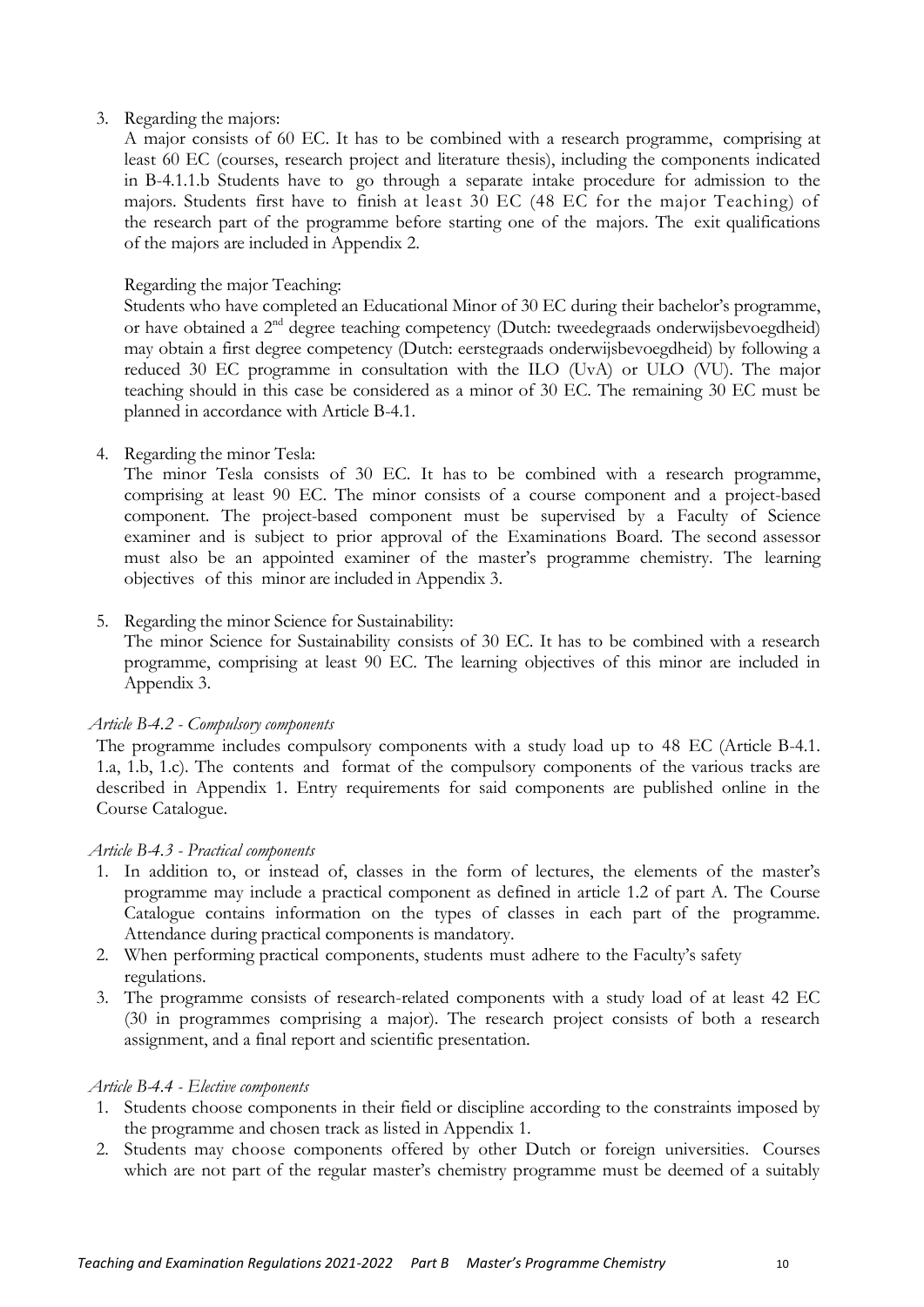high level by the Examinations Board.

- 3. Course components successfully completed elsewhere or that are not included in [Appendix 1](#page-15-2) during the programme may supplement the student's examination programme, subject to prior permission from the Examinations Board. The following constraints apply:
	- a. The course has to be followed at an accredited university or institute;
	- b. The course has to be relevant to the chosen programme and track.
- 4. Chosen elective components should exhibit limited overlap in content within the student's curriculum. The acceptable degree of overlap is to be decided by the Examinations Board.
- 5. A free-choice elective component will only be seen as part of the programme if the Examinations Board has given its prior approval.

### *Article B-4.5 – Free curriculum*

- <span id="page-10-0"></span>1. Subject to certain conditions, students have the option to compile a curriculum of their own choice, which deviates from the curricula stipulated by the degree programme.
- 2. The composition of this curriculum must first be approved by the most relevant Examinations Board.
- 3. The free curriculum is assembled by the student and consists of units of study offered by the University of Amsterdam or Vrije Universiteit. It must at least have the size, breadth and depth of a regular Master's programme and must be in line with the learning outcomes of the master's programme in Chemistry.
- 4. At least one half of the proposed curriculum, excluding the Research Project, has to consist of components of the regular programme. Furthermore, inclusion of the Research Project in the proposal is compulsory.

#### *Article B-4.6 - Sequence and admission requirements*

- <span id="page-10-6"></span><span id="page-10-1"></span>1. Participation in a course may be restricted to students that have completed certain other programme components. Details of such restrictions will be published in the Course Catalogue.
- 2. A student can start the final research project only after having completed the compulsory theoretical as well as the constrained choice components of the programme. The coordinator of the student's track may grant exemption to this rule.
- 3. In exceptional cases, the Examinations Board may, at the student's reasoned request, deviate from the order mentioned in paragraph [1](#page-10-6) of this article, with or without stipulating conditions.
- 4. In cases where the result of a component has not been determined within the time periods mentioned in Article 4.4 of part A, this component may not be deemed as a required prior knowledge for the subsequent component.

<span id="page-10-2"></span>*Article B-4.7* **–** *Participation practical training and tutorials* Not applicable

#### *Article B-4.8 – Further conditions for Exemption*

<span id="page-10-3"></span>1. A maximum of 60 EC can be accumulated in the programme through granted exemptions.

#### *Article B-4.9 - Degree*

<span id="page-10-4"></span>A student who passes the final examination of a programme is awarded a Master of Science degree. The degree awarded is stated on the diploma. The degree certificate will state that this is a joint degree.

<span id="page-10-5"></span>*Article B-4.10 – Double Master's programme (two-year programmes)*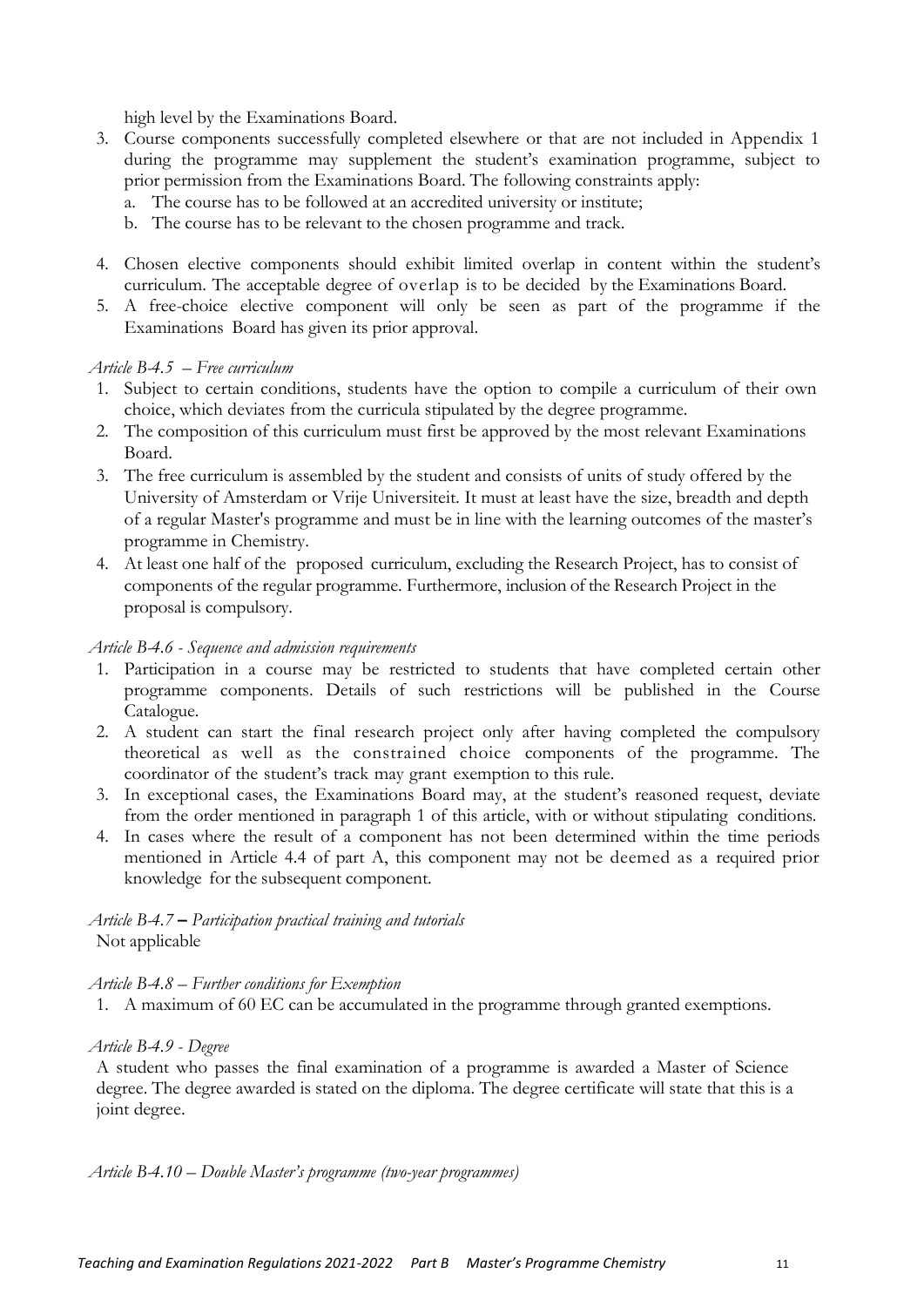In case a student combines two master's programmes and their components, the following requirements must at least be met in order to be awarded two master's degrees:

- 1. The total programme of the candidate should amount to at least 180 EC credits.
- 2. The candidate's work for the programme (lectures, research work, etc.) must be of such a standard that all the compulsory requirements of each of the two programmes have been met.
- 3. The candidate must have conducted separate research work for both Master's programmes. This may consist of two separate research projects with supervisors from the respective study programmes. In the case of an integrated research project, this must be supervised by two staff members appointed from the two study programmes. Both staff members must assess the work as a pass.
- 4. The Examinations Boards of both study programmes must approve the student's double master's programme before the student commenceswith the double master's programme.

# *Article B-4.11 – Participation in courses and rules for priority admission*

- <span id="page-11-0"></span>1. Every student must enrol for every course component. To participate in courses, the student must enrol within the period indicated in the Course Catalogue and according to procedures mentioned there. The student may be refused the opportunity to participate if he/she does not enrol or fails to enrol in time.
- 2. Admission to courses with limited capacity takes place based on previously established and published admission criteria and rules for priority admission, on the understanding that students enrolled in the programme are given priority over others when enrolling for courses in the compulsory part of their programme.
- 3. Students may enrol for a maximum of 18 EC worth of courses of the master's programme Chemistry per period. If students are enrolled in more than 3 courses, they will be notified of this fact automatically by email. Students are asked to unenroll from courses until the limit is no longer exceeded. Students who exceed the limit 4 weeks prior to the start of the period will be automatically unenrolled from all courses within that period. Requests for exception to this rule must be made to the study advisor.

# *Article B-4.12 – Final research project, final report and literature thesis*

- <span id="page-11-4"></span><span id="page-11-1"></span>1. It is mandatory for the student to fill an online research proposal, in consultation with the track coordinator and examiner, before the student starts the research project. The examiner is a staff member of the VU and/or UvA Faculty of Science, appointed by the Examinations Board.
- <span id="page-11-5"></span>2. The dates of examination are defined as the date when the thesis has been uploaded and the date when the defence has taken place. The examination date for the project as a whole is defined as the latter of the two for the purpose of marking, as defined in TER A article 4.4.1.
- 3. Students are required to write a short non-specialist summary in English.
- 4. [Article B-4.12](#page-11-1) sections [1,](#page-11-4) [2,](#page-11-5) and 3. also apply to the literature thesis.
- 5. For the assessment of the literature thesis and research project the advice and judgement of an second examiner is included, who pays particular attention to the structure and quality of the thesis and the presentation. The language of both the thesis and the presentation is English. The second examiner is a staff member of the VU and/or UvA Faculty of Science that is not directly involved with the research project.

# *Article B-4.13 - Academic student counselling*

The academic student counselling for this programme consists of:

<span id="page-11-3"></span><span id="page-11-2"></span>• a dedicated study advisor for all students of the master's programme Chemistry.

*Article B-4.14 - Teaching evaluation*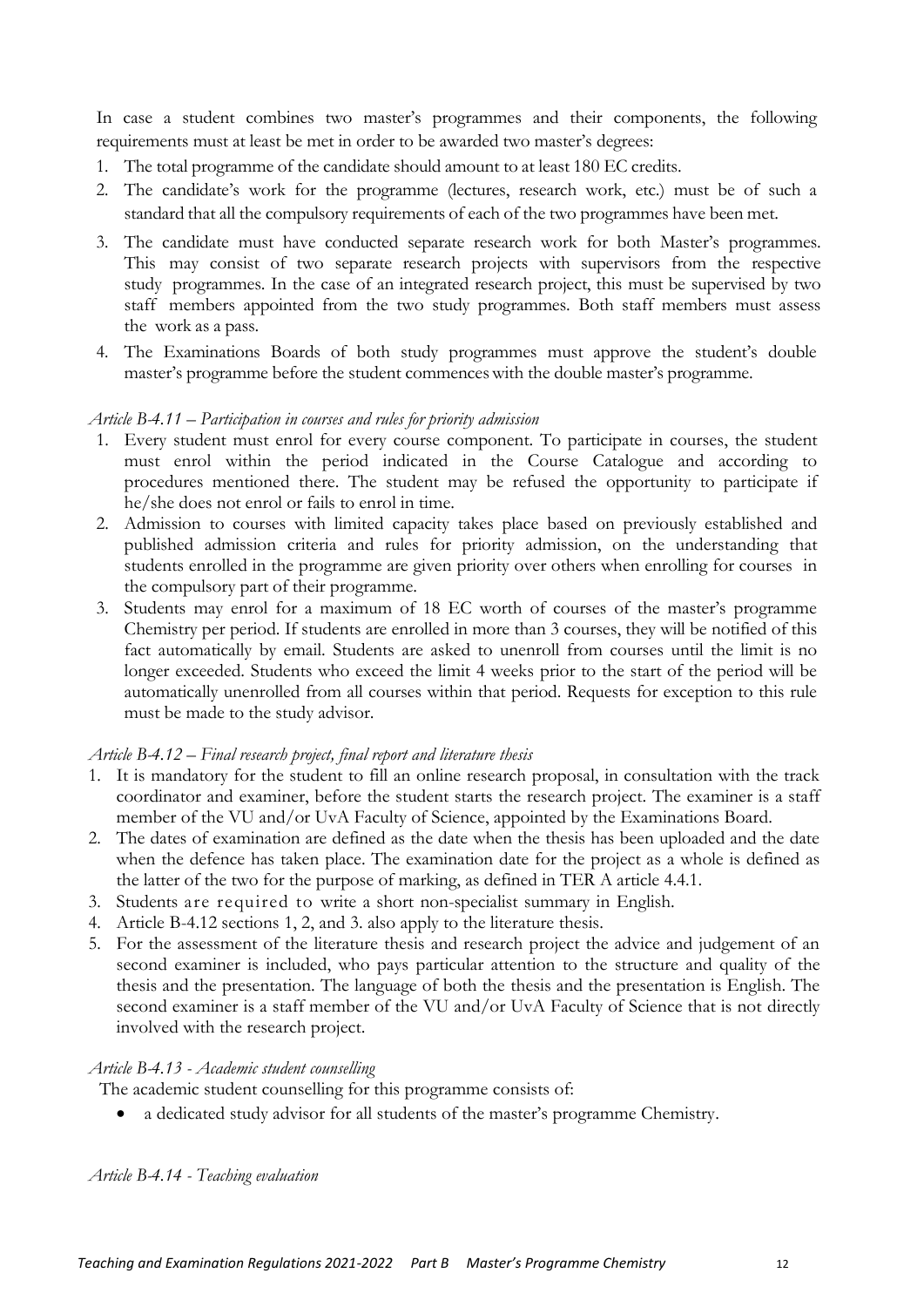Teaching evaluation shall take place as follows:

- Course evaluations of all courses
- Evaluation of the Research Project
- Curriculum evaluation

All evaluation reports are discussed within the Programme Committee, and subsequently made available to students of the programme via Canvas.

### *Article B-4.15- Validity of results*

Results obtained from courses taken during this programme will remain valid indefinitely, unless the Examinations Board rules that the content of the course is no longer accurate or no longer properly reflects the exit qualifications of this programme.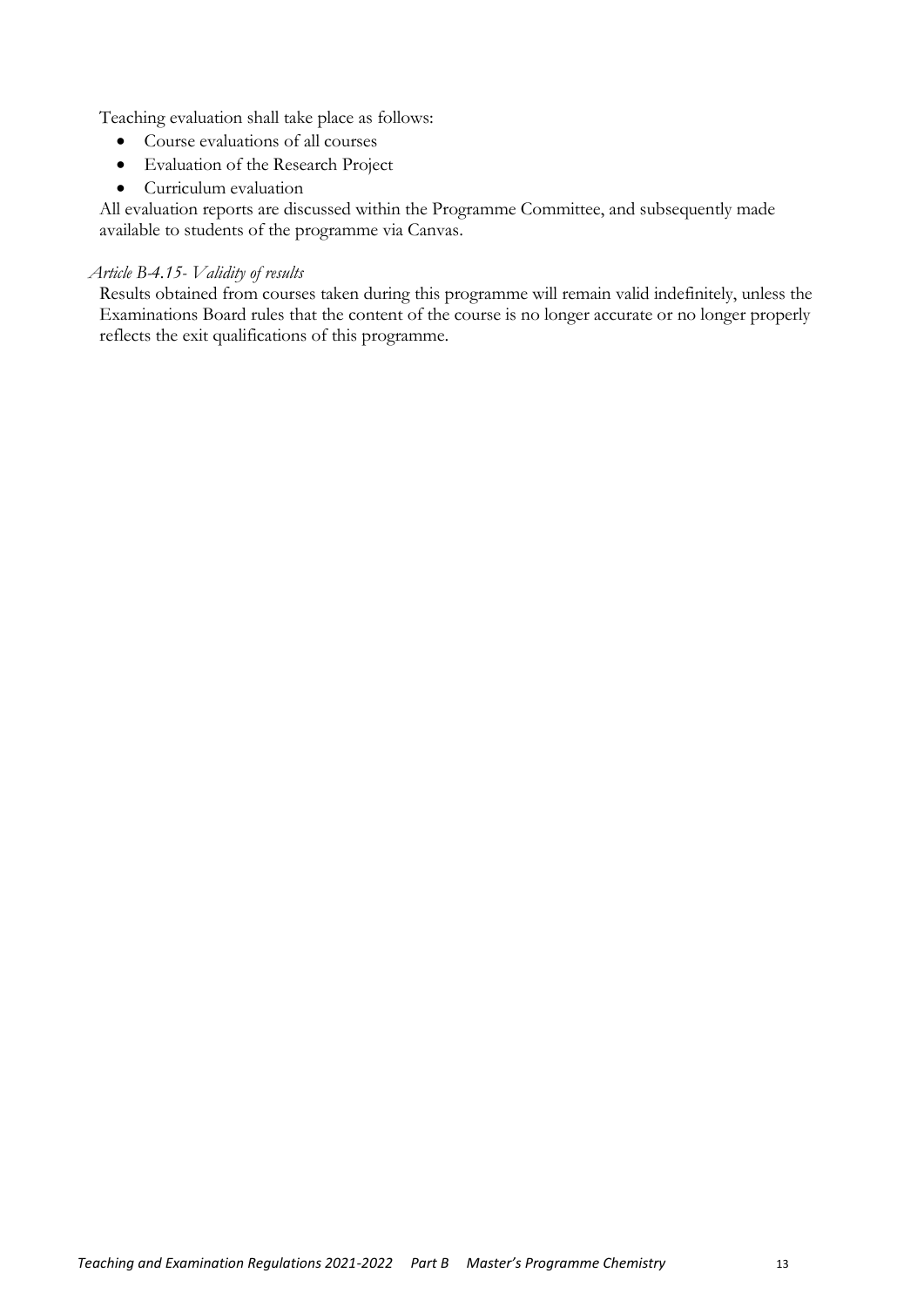# <span id="page-13-0"></span>**Chapter B-5. Transitional and final provisions**

#### <span id="page-13-1"></span>*Article B-5.1– Amendments*

- 1. Any amendment to the Teaching and Examination Regulations will be adopted by the dean after taking advice, and if necessary, approval by the relevant Programme Committee. A copy of the advice will be sent to the authorised representative advisory body.
- 2. Any amendment to the Teaching and Examination Regulations requires the approval of the authorised representative advisory body as stated in the WHW.
- 3. An amendment to the Teaching and Examination Regulations is only permitted to concern an academic year already in progress if this demonstrably does not damage the interests of students.

#### <span id="page-13-2"></span>*Article B-5.2– Cancelled programme components*

By way of departure from the Teaching and Examination Regulations currently in force, the following transitional provisions apply for students who started the programme under a previous set of Teaching and Examination Regulations:

| Old component                                                                                      | Replacement                                                                      | <b>Effective</b><br>starting |
|----------------------------------------------------------------------------------------------------|----------------------------------------------------------------------------------|------------------------------|
| Advanced Experimental Techniques<br>(52548AET6Y, 6 EC)                                             | Advanced Spectroscopic Techniques<br>(5254ADST6Y, 6 EC)                          | September 2019               |
| Quantum Optics (5354QUOP6Y, 6<br>EC) in constrained choice of track<br>Molecular Sciences          | Any other course of the Molecular Sciences<br>track's constrained choice courses | September 2019               |
| Ultrafast Laser Physics (53548ULL6Y,<br>6 EC) in constrained choice of track<br>Molecular Sciences | Any other course of the Molecular Sciences<br>track's constrained choice courses | September 2019               |
| Science in Perspective (5254SCIP6Y,<br>6 EC)                                                       | Science in Perspective (5354SCIP6Y, 6 EC)                                        | September 2019               |
| Molecular Computational Chemistry<br>(52548MOC6Y)                                                  | Molecular Modelling (5254MOMO6Y)                                                 | September 2020               |
| Bio-analysis and Clinical Diagnostics<br>(52548BAC6Y)                                              | Bioanalytical Sciences (5254BIS6Y)                                               | September 2020               |
| (Bio) molecular spectroscopy<br>(52548BMS6Y)                                                       | Spectroscopic Analysis (5254SPAN6Y)                                              | September 2021               |
| Fundamentals of Analytical Science<br>$(5254$ FUAS6Y)                                              | Chemometrics and Statistics<br>(5254CHST6Y)                                      | September 2021               |
| Advanced Statistics for Analytical<br>Chemistry (5254ASFA6Y)                                       | Advanced Chemometrics and Statistics<br>(5254ADCS6Y)                             | September 2021               |
| Bio Organic Chemistry (52548BIO6Y)                                                                 | Enzymes in Organic Chemistry<br>(5254EIOC6Y)                                     | September 2021               |
| Green Chemistry (52548GRC6Y)                                                                       | Green and Circular Chemistry<br>(5254CICH6Y)                                     | September 2021               |
| Coordination and Organometallic<br>Chemistry (5254COOC6Y) in<br>constrained choice of track SfES   | Any other course of the SfES' track's<br>constrained choice chemistry courses    | September 2021               |
| Homogeneous catalysis<br>(5254HOCA6Y) in constrained choice<br>of track SfES                       | Any other course of the SfES' track's<br>constrained choice chemistry courses    | September 2021               |
| Heterogeneous catalysis<br>(5254HECA6Y) in constrained choice<br>of track SfES                     | Any other course of the SfES' track's<br>constrained choice chemistry courses    | September 2021               |
| Molecular Modelling (5254MOMO6Y)                                                                   | Molecular Modelling for Sustainability<br>(5254MMFS6Y)                           | September 2021               |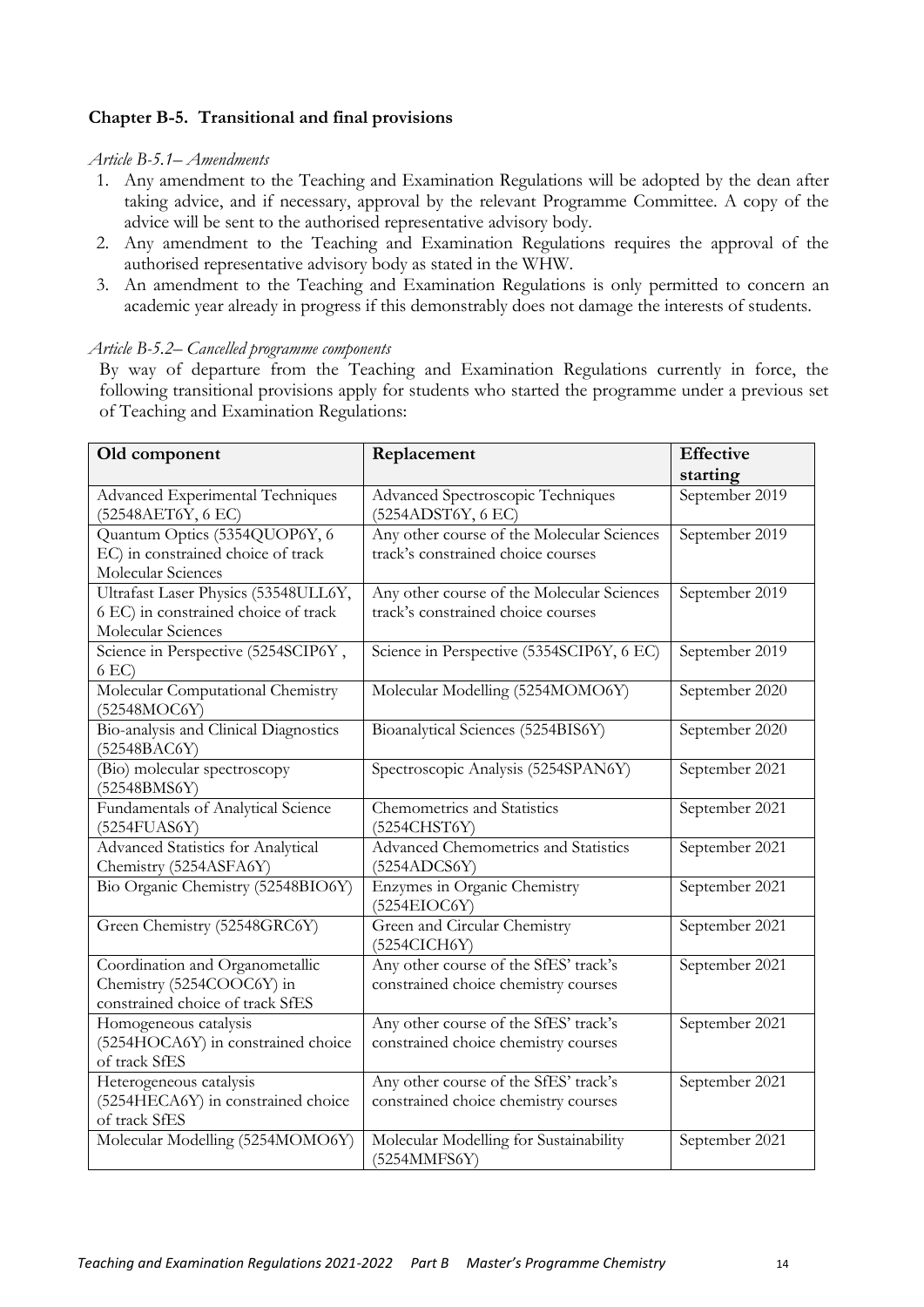### *Article B-5.3 - Publication*

<span id="page-14-0"></span>The dean will ensure proper publication of Sections A and B of these Regulations, as well as all amendments to them. The Teaching and Examination Regulations shall be posted on the Faculty website no later than 1 September of the academic year in which they are applicable and shall be expected to be included in the Course Catalogue.

#### *Article B-5.4 – Effective date*

<span id="page-14-1"></span>These Regulations enter into force with effect from 1 September 2021 and applies up to and including 31 August 2022. If no new or amended TER B have been adopted by that date, the current TER B will be extended by a maximum of 6 months.

Thus drawn up by the Dean of the Faculty of Science on 16 November 2021.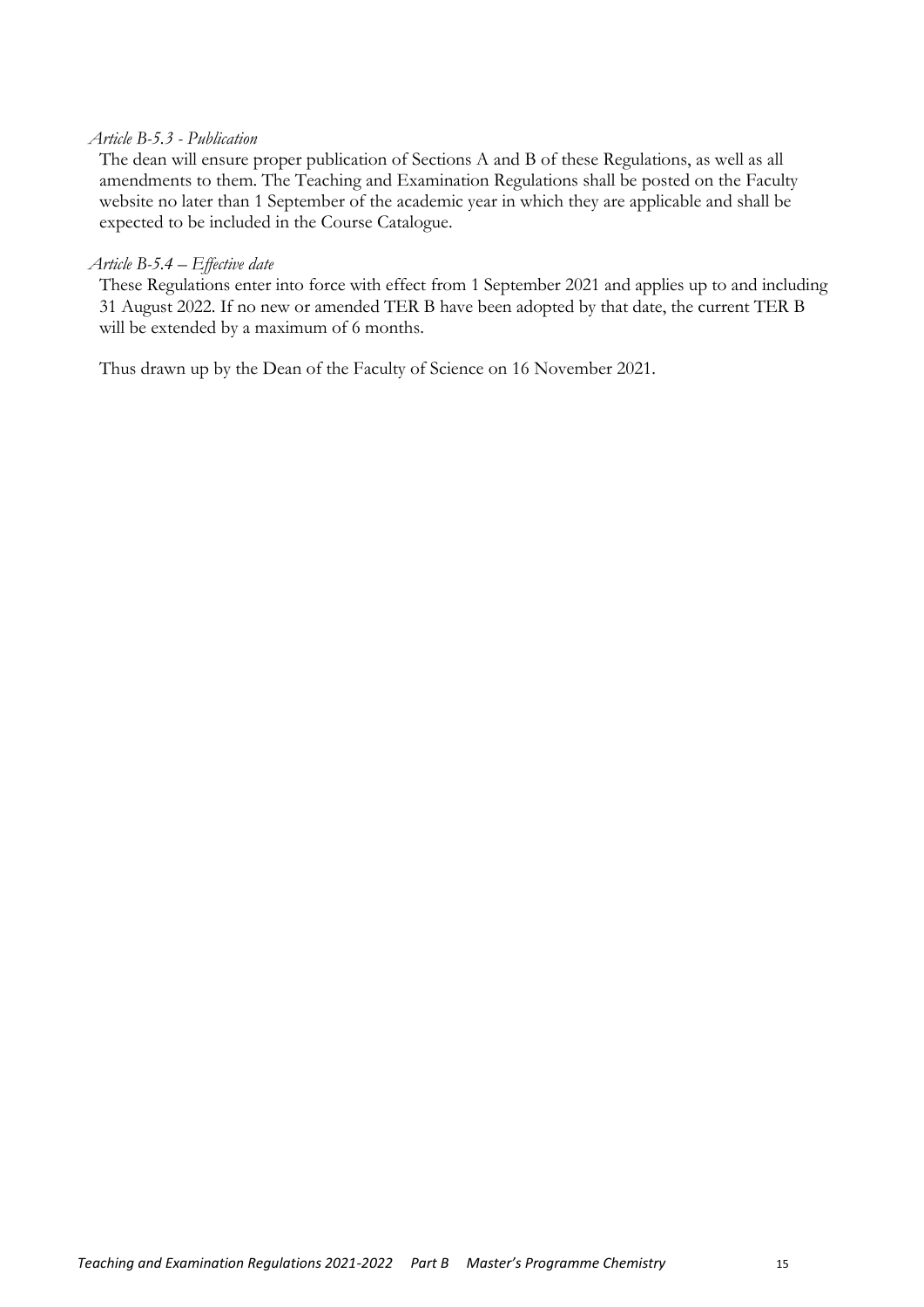# <span id="page-15-2"></span><span id="page-15-0"></span>**Appendix 1 Description of the content and study load of the components.**

This list comprises the curriculum components of the Chemistry master's programme tracks in the academic year 2021-2022. The contents of the components are described in the Course Catalogue.

### <span id="page-15-1"></span>**Analytical Sciences**

**Format**: L: lectures; T: tutorials; CP: computer practicum; Lit: literature study; As: assignment; P: presentation; Exp: experimental work / practicum **Assessment**: W: written exam; O: oral exam; P: presentation; R: report

| Compulsory components              | Code       | EC. | <b>Period</b> | Format | Assessment |
|------------------------------------|------------|-----|---------------|--------|------------|
| <b>Spectroscopic Analysis</b>      | 5254SPAN6Y |     |               | L. As  | W. P       |
| <b>Chemometrics and Statistics</b> | 5254CHST6Y |     |               | L. As  | W          |
| <b>Mass Spectrometry</b>           | 5254MASP6Y |     |               |        |            |
| <b>Separation Sciences</b>         | 52548SES6Y |     |               | L. Lit | W, P       |

| <b>Restricted-choice components</b>                      | Code              | EC | Period                  | Format         | Assessment |
|----------------------------------------------------------|-------------------|----|-------------------------|----------------|------------|
| <b>Advanced Chemometrics and</b><br><b>Statistics</b>    | 5254ADCS6Y        | 6  | 5                       | L, CP, As      | W, R       |
| <b>Advanced Mass Spectrometry</b>                        | 5254ADMS6Y        | 6  | $\overline{\mathbf{3}}$ | L, T           | W          |
| <b>Advanced Separation Sciences</b>                      | 5254ADSS6Y        | 6  | $\overline{2}$          | L              | W, P       |
| <b>Advanced Spectroscopy</b>                             | 52548ADS6Y        | 6  | 6                       | L, CP, Exp     | W, P, R    |
| <b>Analytical NMR spectroscopy</b>                       | <b>5254ANNS6Y</b> | 6  | 4                       | L, As, CP, Exp | W, P, R    |
| <b>Applied Chemometrics and</b><br><b>Statistics</b>     | 5254APCS6Y        | 6  | 6                       | L, As          | W, P, R    |
| <b>Bioanalytical Sciences</b>                            | 5254BIS6Y         | 6  | $\mathbf{1}$            | L, As          | W, P, R    |
| <b>Chemical Analysis for Forensic</b><br><b>Evidence</b> | 5254CAFE6Y        | 6  | $\overline{2}$          | L, T, As, Exp  | W, P, R    |
| <b>Environmental Chemistry</b>                           | 5254ENCH6Y        | 6  | $\overline{\mathbf{3}}$ | L, CP          | W, P       |
| <b>Environmental Measuring</b><br><b>Techniques</b>      | 5264ENMT6Y        | 6  | 4                       | L, CP, Exp     | P, R       |
| <b>High-Throughput Screening</b>                         | 52548HTS6Y        | 6  | 6                       | L, As          | W, P, R    |
| <b>Human and Environmental</b><br>Toxicology             | 5254HUET6Y        | 6  | 6                       | L, CP, As      | W, R       |
| <b>Plastic &amp; Chemical Pollution</b>                  | 52548PLC6Y        | 6  | $\overline{2}$          | L, CP, T       | W          |
| <b>Protein Analysis</b>                                  | 52548PAN6Y        | 6  | 5                       | L, As          | W, P       |
| The Analytical Chemist in Industry                       | 5254ANCI6Y        | 6  | 4                       | L, As          | W, P       |
| <b>Elective components</b>                               | Code              | EC | Period                  | Format         | Assessment |
| <b>Concepts in Chemical Biology</b>                      | 5254CICB6Y        | 6  | 5                       | L              | W          |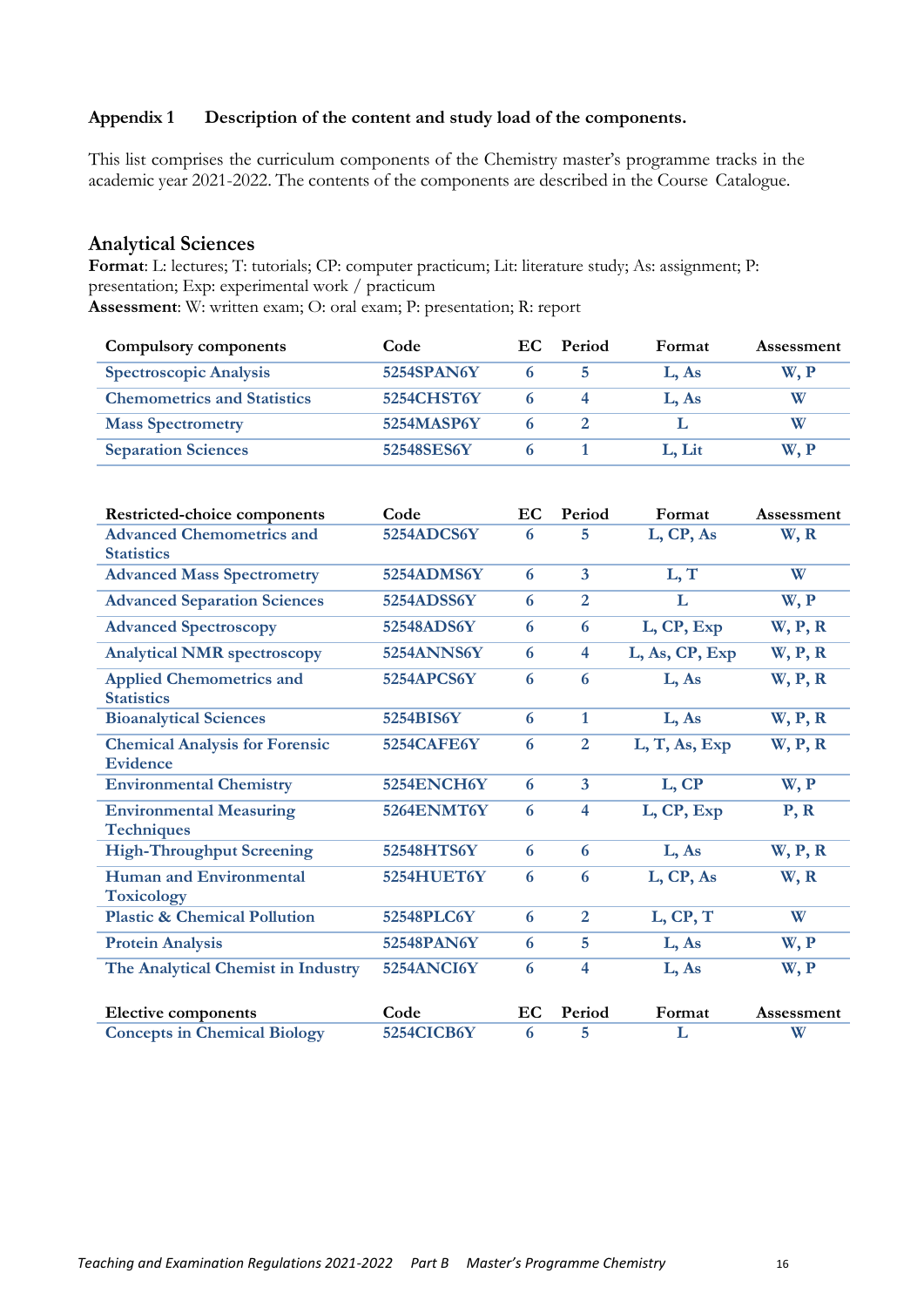# <span id="page-16-0"></span>**Molecular Sciences**

**Format**: L: lectures; T: tutorials; CP: computer practicum; Lit: literature study; As: assignment; Exp: experimental work / practicum

**Assessment**: W: written exam; O: oral exam; P: presentation; R: report

| <b>Constrained choice components</b>                             | Code              | EC | Period                  | Format    | Assessment |
|------------------------------------------------------------------|-------------------|----|-------------------------|-----------|------------|
| <b>Advanced Spectroscopic Techniques</b>                         | 5254ADST6Y        | 6  | 6                       | L         | W, R       |
| <b>Advanced Computational Chemistry</b>                          | 5254ADCC6Y        | 6  | 6                       | CP        | R          |
| <b>Coordination and Organometallic</b><br><b>Chemistry</b>       | 5254COOC6Y        | 6  | $\overline{2}$          | L         | W          |
| <b>Enzymes in Organic Chemistry</b>                              | 5254EIOC6Y        | 6  | $\overline{2}$          | L         | W          |
| <b>Heterogeneous Catalysis</b>                                   | 5254HECA6Y        | 6  | $\overline{3}$          | L, As     | W, P, R    |
| <b>Homogeneous Catalysis</b>                                     | 5254HOCA6Y        | 6  | 5                       | L         | W          |
| <b>Nuclear Magnetic Resonance</b>                                | 5254NUMR6Y        | 6  | $\overline{4}$          | L         | W          |
| <b>Physical Organic Chemistry</b>                                | 52548POC6Y        | 6  | $\mathbf{1}$            | L         | W          |
| <b>Quantum Theory of Molecules and</b><br><b>Matter</b>          | 5254QTMM6Y        | 6  | 1                       | L, As     | W          |
| <b>Statistical Theory of Complex</b><br><b>Molecular Systems</b> | 5254STTC6Y        | 6  | $\overline{2}$          | L         | W          |
| <b>Supramolecular Chemistry and</b><br><b>Nanomaterials</b>      | <b>5254SUCN6Y</b> | 6  | 1                       | L         | W, P, R    |
| <b>Synthetic Organic Chemistry</b>                               | 5254SYOC6Y        | 6  | $\overline{\mathbf{4}}$ | L, Lit    | W, P       |
| <b>Synthetic Strategies</b>                                      | 5254SYST6Y        | 6  | 5                       | L, As     | P, R       |
| <b>Understanding Molecular Simulation</b>                        | 5254UNMS6Y        | 6  | $\overline{\mathbf{3}}$ | L, CP, As | W, R       |
| <b>Understanding Quantum Chemistry</b>                           | 52548UQC6Y        | 6  | 2                       | L, As     | W          |

| <b>Elective components</b>                    | Code        | EC. | Period | Format    | Assessment |
|-----------------------------------------------|-------------|-----|--------|-----------|------------|
| <b>Ab Initio Molecular Dynamics</b>           | 5254AIMD6Y  | 6   | 5      | L, CP, As | W, R       |
| <b>Advanced Molecular Orbital Theory</b>      | 5254AMOT6Y  | 6   | 4      | L         | W/O        |
| <b>Biomolecular Simulations</b>               | 5254BISI6Y  | 6   | 5      | L, T, CP  | $\bf R$    |
| <b>Biotechnology for Molecular Discovery</b>  | 5254BFMD6Y  | 6   | 3      | L, As     | W, P, R    |
| <b>Concepts in Chemical Biology</b>           | 52548CICB6Y | 6   | 5      | L         | W          |
| <b>Machine Learning in Chemistry</b>          | 5254MLIC6Y  | 6   | 5      | L, CP     | W, P       |
| <b>Molecular Modelling for Sustainability</b> | 5254MMFS6Y  | 6   | 5      | L, CP     | P, R       |
| <b>Molecular Photochemistry</b>               | 5254MOPH6Y  | 6   | 5      | L, As     | P, R       |
| <b>Scientific Computing and</b>               | 52548SCP6Y  | 6   | 4      | L, CP, As | W, R       |
| Programming                                   |             |     |        |           |            |
| <b>Second Quantization Techniques in</b>      | 5254SQTI6Y  | 6   | 5      | L         | W          |
| <b>Quantum Chemistry</b>                      |             |     |        |           |            |
| <b>Relativistic Quantum Chemistry</b>         | 5254REQC6Y  | 6   | 4      | L         | W          |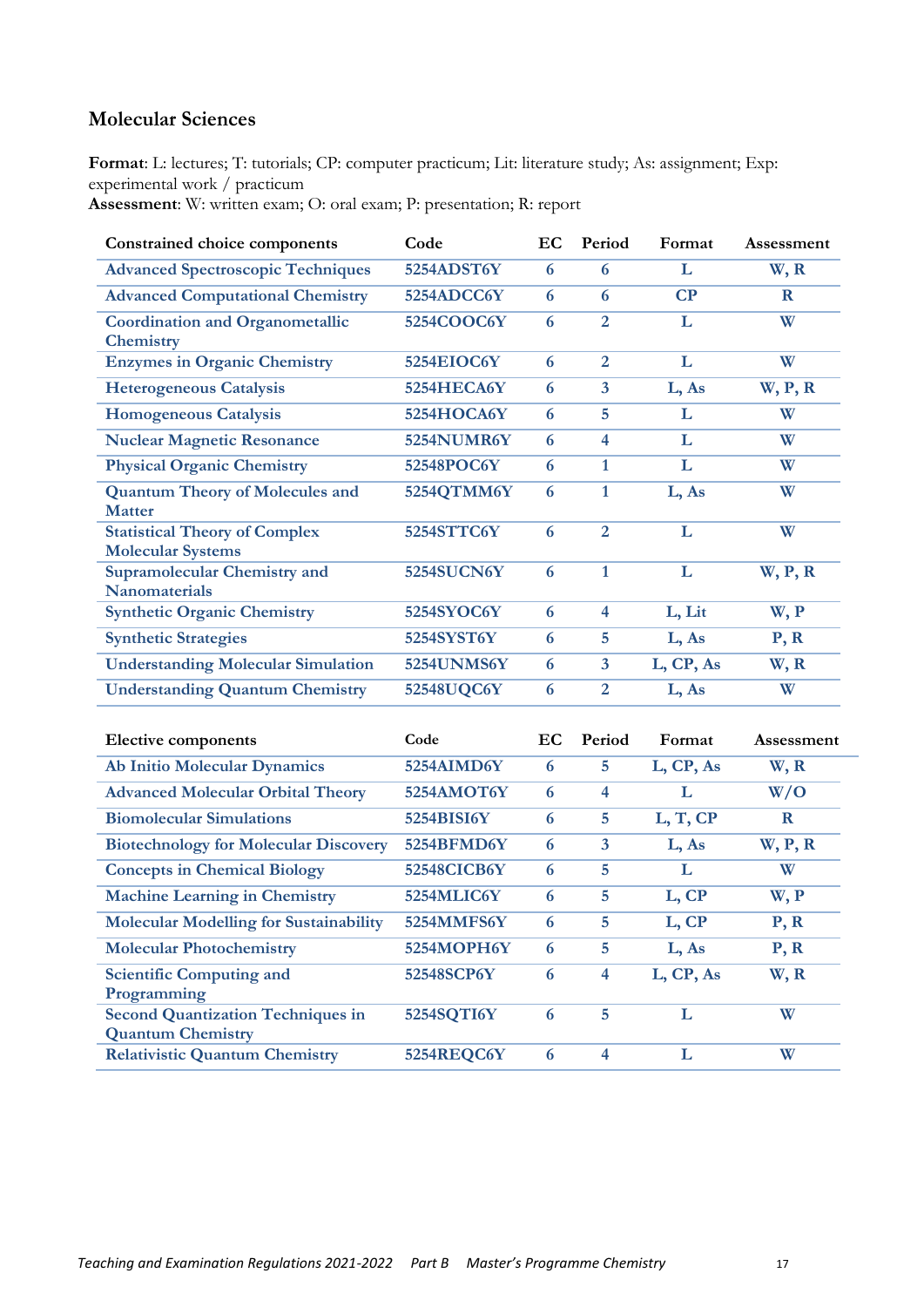# <span id="page-17-0"></span>**Science for Energy and Sustainability**

**Format**: L: lectures; T: tutorials; CP: computer practicum; Lit: literature study; As: assignment; Exp: experimental work / practicum **Assessment**: W: written exam; O: oral exam; P: presentation; R: report

| <b>Compulsory components</b>                                                      | Code              | EC               | Period                  | Format      | Assessment         |
|-----------------------------------------------------------------------------------|-------------------|------------------|-------------------------|-------------|--------------------|
| <b>Current Sustainable Energy</b><br><b>Technologies</b>                          | 52548CSE6Y        | 6                | 3                       | L, As       | $\mathbf R$        |
| <b>Project Sustainable Future</b>                                                 | 52548PRS6Y        | 6                | 6                       | L, Lit      | W, P, R            |
| Restricted-choice components<br>Chemistry                                         | Code              | EC               | Period                  | Format      | Assessment         |
| <b>Biocatalysis for a Sustainable Future</b>                                      | 5254BFAS6Y        | 6                | 2                       | L, As       | R, P               |
| <b>Catalysis for Sustainable Energy</b>                                           | 5254CFSE6Y        | 6                | $\overline{\mathbf{4}}$ | L, Lit      | P, R               |
| <b>Green and Circular Chemistry</b>                                               | 5254CICH6Y        | 6                | $\mathbf{1}$            | L, T, As    | W, P               |
| <b>Electrochemical Processes and</b><br><b>Batteries</b>                          | <b>5254ELPB6Y</b> | 6                | 5                       | L, T, As    | W, P               |
| <b>Environmental Chemistry</b>                                                    | 5254ENCH6Y        | 6                | $\overline{\mathbf{3}}$ | L, CP       | W, P               |
| <b>Material Design for Circular Economy</b>                                       | 5254MDFC6Y        | 6                | $\overline{2}$          | L, As       | P, R               |
| <b>Molecular Modelling for Sustainability</b>                                     | 5254MMFS6Y        | 6                | 5                       | L, CP, Exp  | W                  |
| <b>Plastic &amp; Chemical Pollution</b>                                           | 52548PLC6Y        | 6                | $\overline{2}$          | L, CP, T    | W                  |
| <b>Reactor Concepts and Flow Chemistry</b>                                        | 5254RCFC6Y        | 6                | $\overline{\mathbf{4}}$ | L, As       | W, P, R            |
| <b>Restricted-choice components Physics</b>                                       |                   |                  |                         |             |                    |
| <b>BioSolar Cells</b>                                                             | 52548BIC6Y        | 6                | $\mathbf{1}$            | L, Lit      | R, P               |
| <b>Emergent Energy Materials</b>                                                  | <b>5354EMEM6Y</b> | 6                | $\mathbf{1}$            | L, T        | W, R               |
| <b>Photosynthesis and Energy</b>                                                  | 53548PHO6Y        | 6                | 5                       | L, As       | R, P               |
| <b>Photovoltaics</b>                                                              | 5354PHVO6Y        | 6                | $\overline{\mathbf{4}}$ | L, CP, As   | W, P               |
| Restricted-choice components                                                      | Code              |                  |                         |             |                    |
| Management, Business & Innovation<br><b>Energy &amp; Climate Change; Science,</b> | <b>5264ECCS6Y</b> | EC<br>6          | Period<br>2             | Format<br>L | Assessment<br>P, R |
| <b>Policy and Economics</b>                                                       |                   |                  |                         |             |                    |
| <b>Management of Sustainable</b><br>Innovation                                    | 52548MAS6Y        | 6                | $\overline{2}$          | L, T        | W, R               |
| <b>Elective components</b>                                                        | Code              | EC               | Period                  | Format      | Assessment         |
| <b>Human and Environmental</b><br><b>Toxicology</b>                               | 5254HUET6Y        | 6                | 6                       | L, CP, As   | W, R               |
| <b>Concepts in Chemical Biology</b>                                               | 52548CICB6Y       | 6                | 5                       | L           | W                  |
| <b>Heterogeneous Catalysis</b>                                                    | 5254HECA6Y        | 6                | $\mathbf{3}$            | L, As       | W, P, R            |
| <b>Homogeneous Catalysis</b>                                                      | 5254HOCA6Y        | $\boldsymbol{6}$ | 5                       | L           | W                  |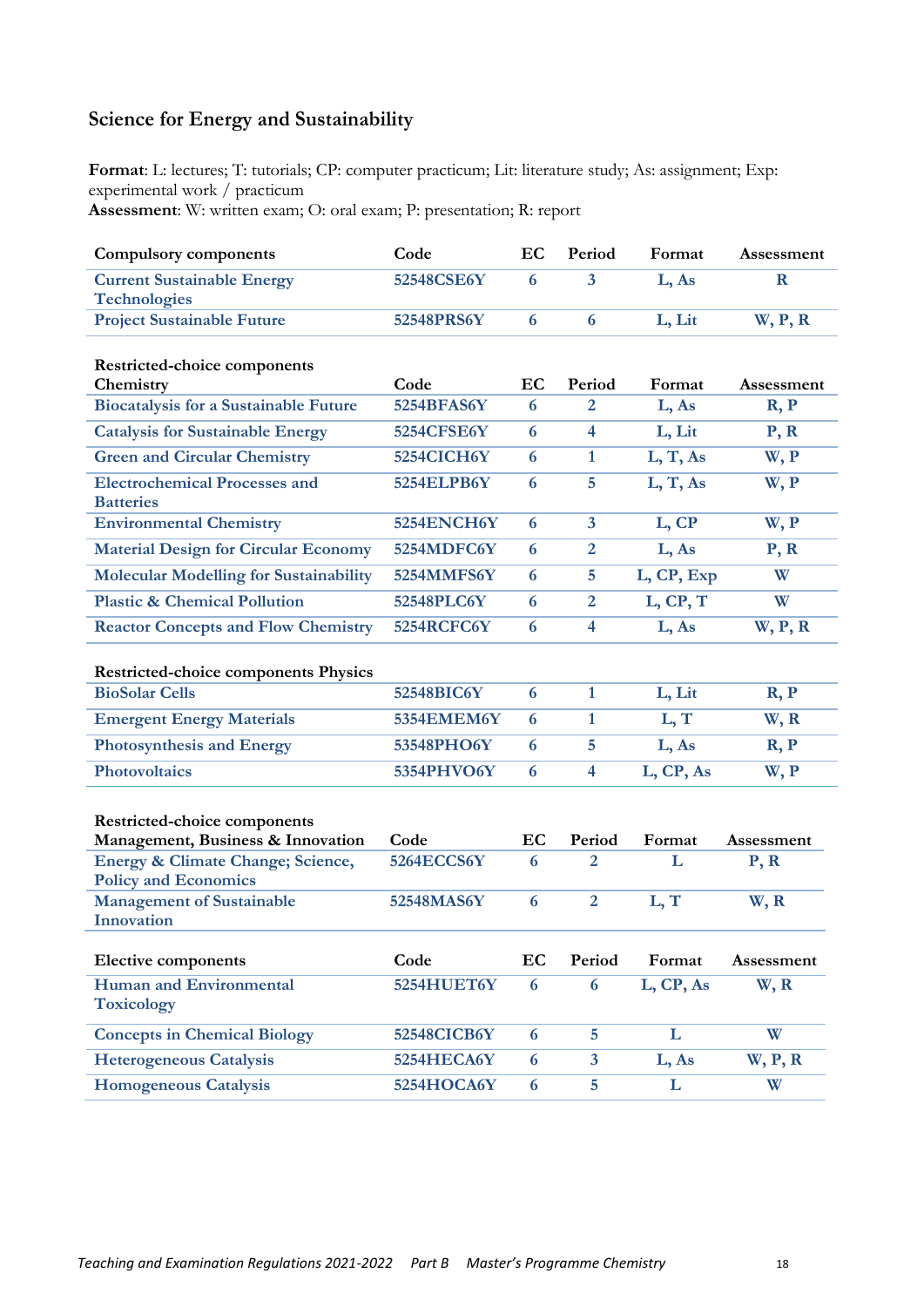# <span id="page-18-0"></span>**Pre-Master programme**

**Format**: L: lectures; T: tutorials; CP: computer practicum; Lit: literature study; As: assignment; Exp: experimental work / practicum **Assessment**: W: written exam; O: oral exam; P: presentation; R: report

| <b>Components</b>                                | Code       | EC.  | <b>Period</b> | Format | Assessment |
|--------------------------------------------------|------------|------|---------------|--------|------------|
| <b>Chemical Bonding Premaster Course</b>         | 5252CBPC6Y | 6    |               |        |            |
| <b>Mathematics Premaster Course</b>              | 5252MAPC6Y | 6    | $1 - 2.$      |        | W          |
| <b>Structure and Reactivity Premaster Course</b> | 5252SRPC6Y | 6    | $1 - 2$       |        | W          |
| <b>Thermodynamics Premaster Course</b>           | 5252THPC6Y | $-6$ |               | L.T    | W          |
| <b>Molecular Analytics Premaster Course</b>      | 5252MANP6Y | 6    | $1 - 3$       |        | W          |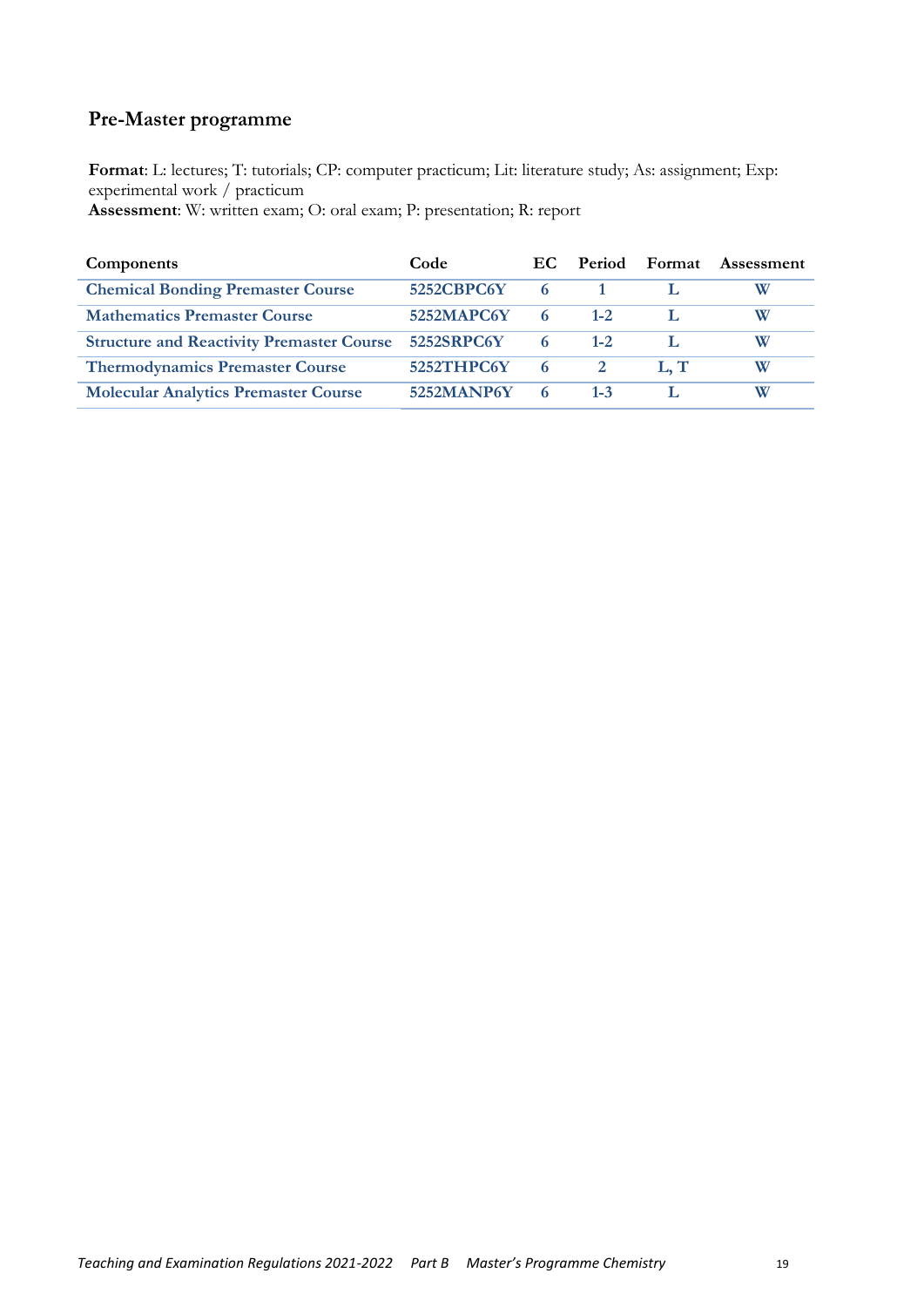# <span id="page-19-0"></span>**Appendix 2 Final attainment levels of the major Science in Society (SS), the major Science Communication (SC) and Major Teaching**

# **Final attainment levels of the major Science in Society (SS)**

The final attainment levels of the major with regard to the Dublin descriptors are given below.

# Dublin descriptor 1: Knowledge and understanding

The graduate has theoretical and practical knowledge of management, policy analysis and entrepreneurship;

# The graduate:

- a. has insight into the various relevant disciplines in the social and behavioural sciences. More specifically, the student acquires insight into:
	- important concepts and theories in the field of policy science, management studies, and entrepreneurship;
	- the relation of these gamma sciences to the beta sciences;
- b. has insight into concepts and the latest theories, research methodologies, analytical models and important research questions related to interdisciplinary research for addressing societal problems;
- c. has knowledge of, and insight into, relevant concepts and theories for effective communication and collaboration;

# Dublin descriptor 2: Applying knowledge and understanding

The graduate is experienced in carrying out interdisciplinary research, in applying techniques specific to the subject area and in applying scientific knowledge to societal problems. The graduate:

- a. has the ability to integrate knowledge from the beta and gamma sciences, as well as from science and practice;
- b. can apply scientific knowledge to formulate solutions to societal problems and assess them for appropriateness and societal relevance;
- c. adopts an appropriate attitude towards the correct and unbiased use and presentation of data.

# Dublin descriptor 3: Making judgements

The graduate is able to independently and critically judge information. The graduate is able to:

- a. independently acquire information in relevant scientific areas through a literature review and by conducting empirical research, as well as evaluate such information critically;
- b.select and order information, distinguish essentials from trivialities, and recognize connections;
- c. formulate personal learning objectives and critically evaluate own performance, both introspectively and in discussion with others.

# Dublin descriptor 4: Communication

The graduate is able to transfer knowledge and skills related to his/her subject area to other people and to adequately reply to questions and problems posed within society.

The graduate:

- a. has acquired skills to report orally and in writing on research results in English;
- b. has the ability to communicate research conclusions, and the knowledge and rationale underpinning them, to specialist audiences and non-specialist audiences clearly and unambiguously;
- c. can collaborate with researchers from various scientific disciplines;
- d. can make essential contributions to scientific discussions about plans, results and consequences of research.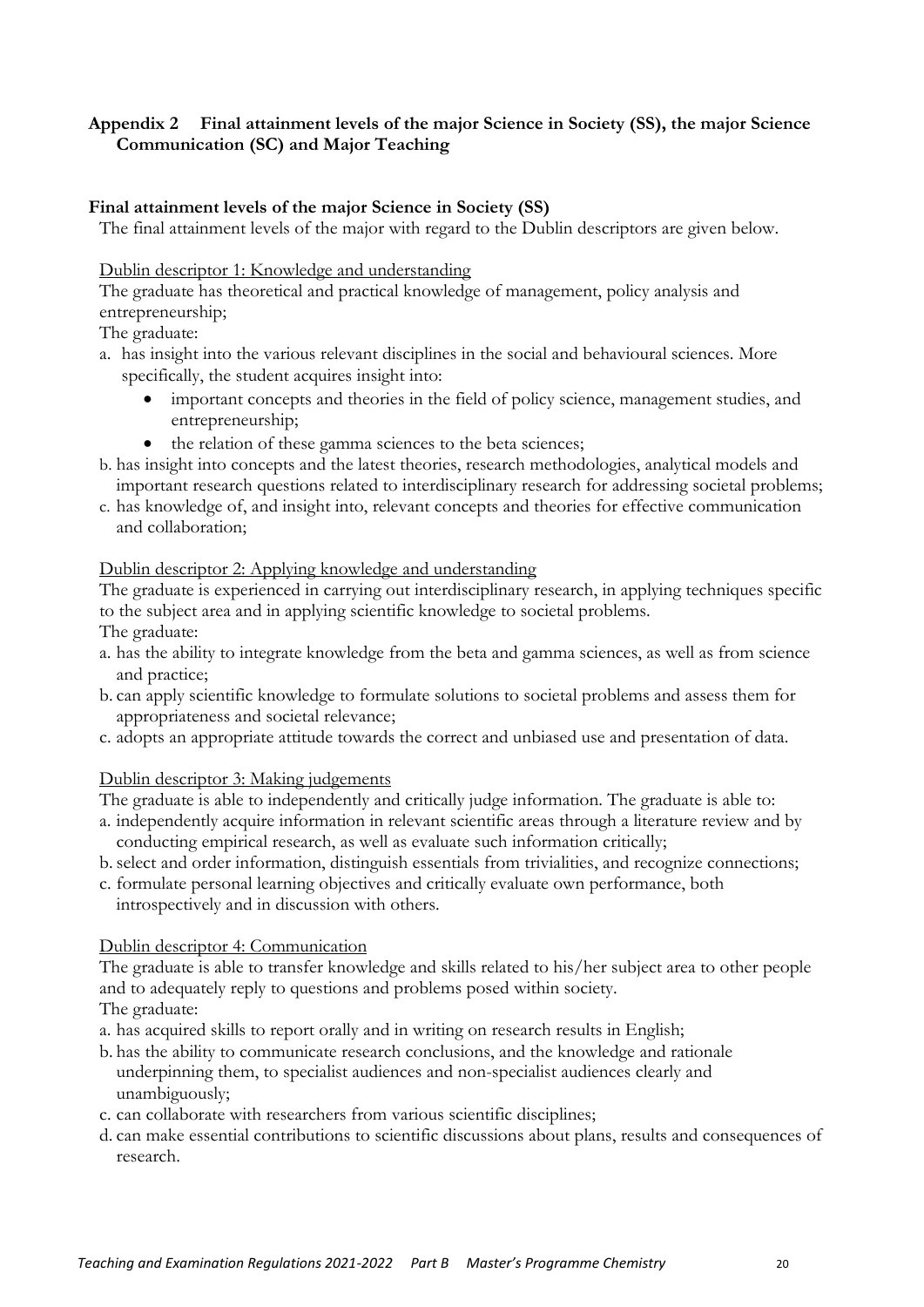Dublin descriptor 5: Learning skills

The graduate has developed learning skills that enable him/her to continue with self-education and development within the subject area.

The graduate:

- a. has acquired skills to develop a research plan, giving details of the problem statement, objectives, research questions, research approach, research methods, and planning;
- b. is familiar with the general scientific journals, such as Nature and Science, and with journals in the specialisation, such as Research Policy, Health Policy, Science, Technology & Human Values, Social Science & Medicine, and International Journal on Technology Management;
- c. has the learning skills to allow him/her to continue to study in a manner that may be largely selfdirected or autonomous (life-long learning).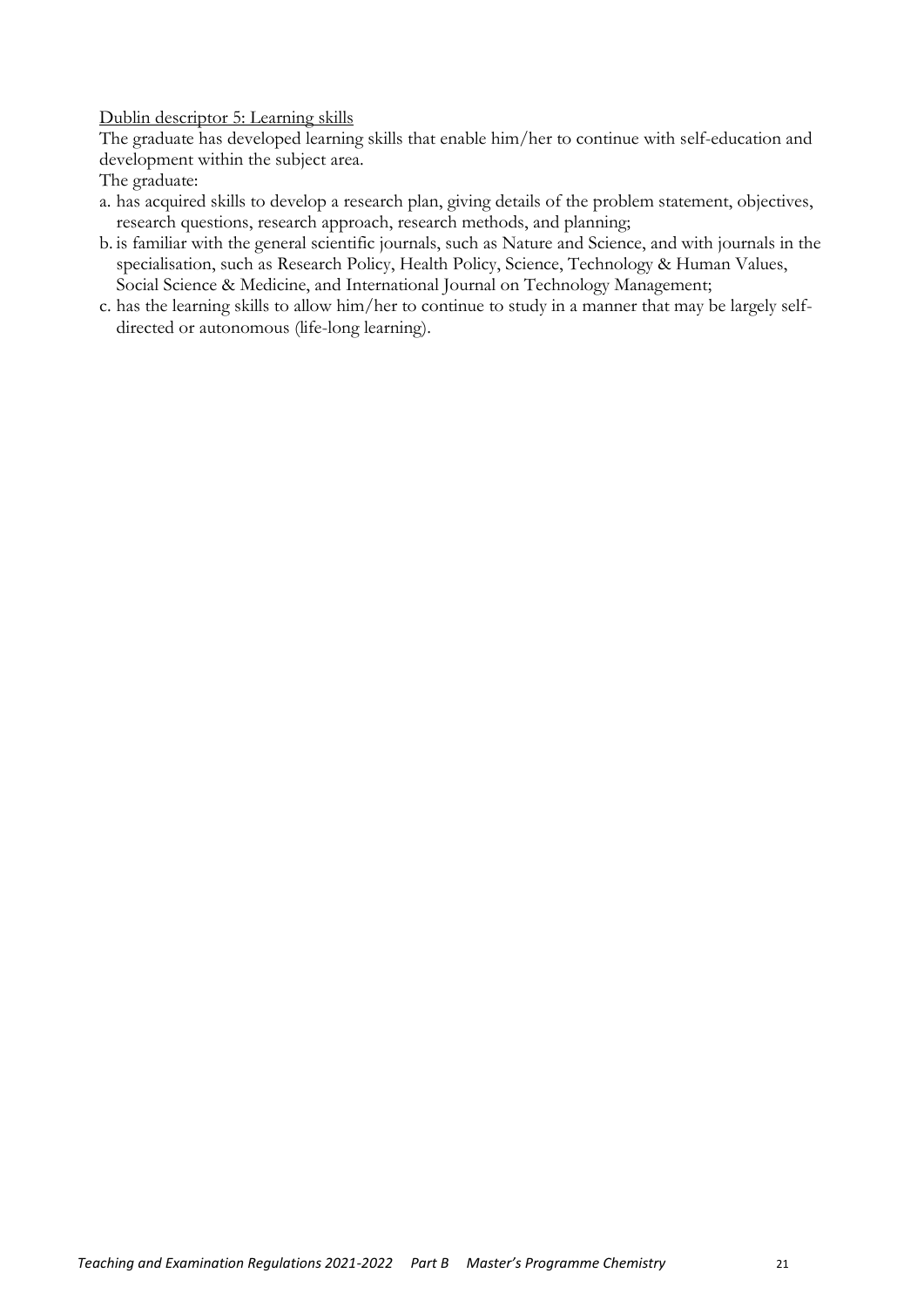# <span id="page-21-0"></span>**Final attainment levels of the major Science Communication (SC)**

The MSc graduate possesses an academic attitude, skills and competences to operate at the interface of science and society aiming to contribute to a fruitful science-society dialogue. This means that Master's graduates have the following focus:

- Understanding the dynamic relationship between science and society
- Translating information from the natural sciences to society and vice versa
- Shaping the dialogue between science and society

### Knowledge

- Knowledge of and insight into the relevant concepts and theories in the field of science communication, sociology, communication science, philosophy and science & technology studies in relation to the natural sciences
- Familiarity with scientific journals in the field of science communication and science & technology studies, as well as familiarity with a variety of popular-scientific media
- Insight into the nature and course of interpersonal and group communication processes relevant to the formal and informal dialogue between science and society
- Insight into relevant concepts and theories for effective communication and collaboration in relation to diverse science-society interactions
- Insight into the popularization of the natural sciences in various media
- Insight into the roles and responsibilities of museums in science communication

### Skills

- Independently acquire, analyse and evaluate relevant information in a variety of scientific disciplines, by conducting literature study and empirical research
- Communicate and collaborate effectively with diverse professionals of scientific and non-scientific disciplines as well as lay citizens
- Design and facilitate interactive processes in relation to the science-society dialogue
- Translate information from various natural science disciplines into more generally accessible language and formats
- Produce popular-scientific media output concerning developments in the natural sciences, aimed at a variety of publics
- Contribute to the design of museum exhibitions from the perspective of scientific content management and science communication theory
- Make an intrinsic contribution to the societal discussion of developments in science and technology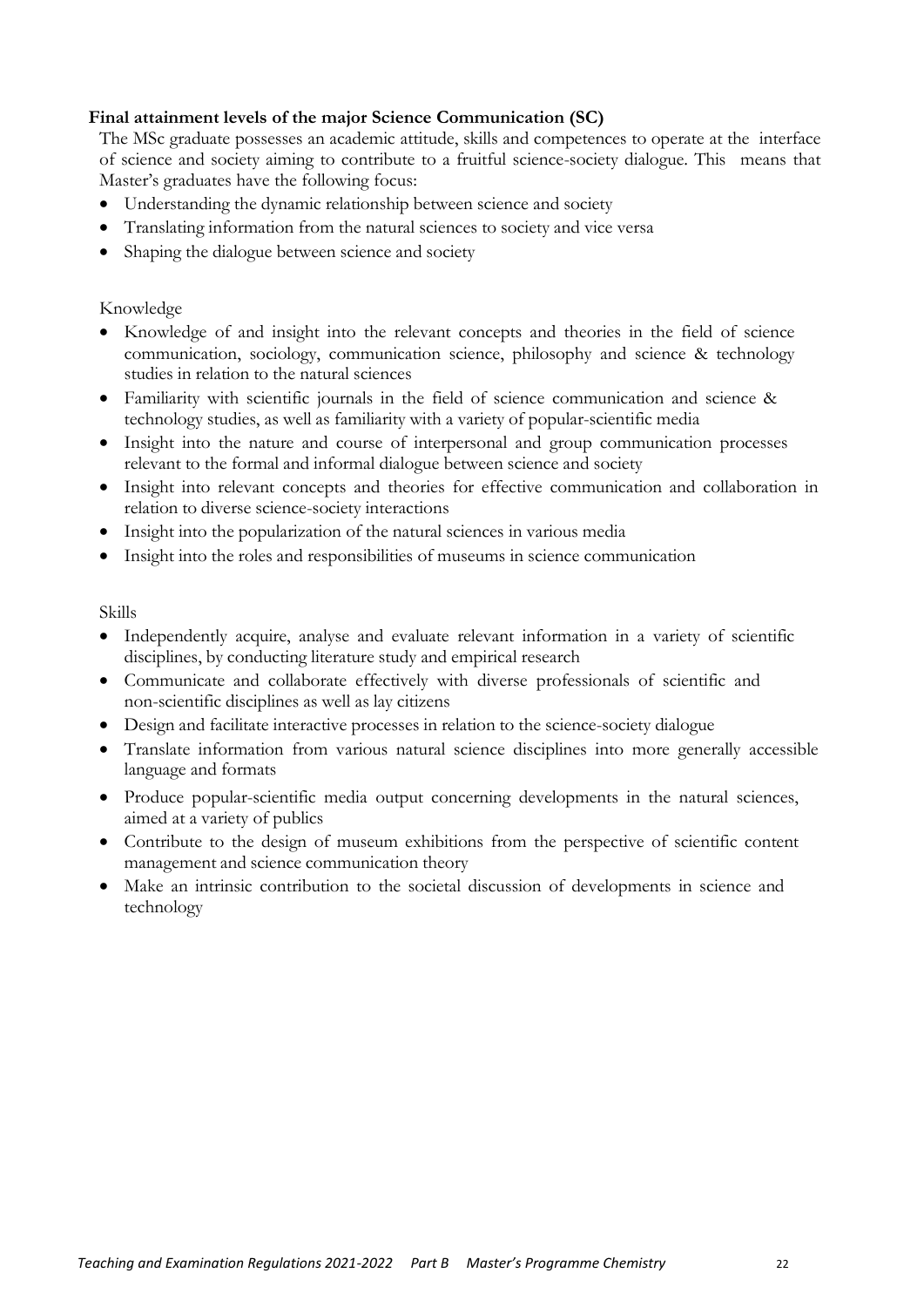### <span id="page-22-0"></span>**Final attainment levels of the major Teaching**

De bekwaamheidseisen Leraar Voorbereidend Hoger Onderwijs zijn, naast de voor alle womasteropleidingen geldende Dublin-descriptoren en algemene wettelijke eisen, richtinggevend voor de doelstellingen en eindtermen van de lerarenopleidingen Voorbereidend Hoger Onderwijs. Deze bekwaamheidseisen zijn vastgelegd in de Wet op het voortgezet onderwijs (artikel 36 e.v.) en het Besluit bekwaamheidseisen onderwijspersoneel (zie 'Besluit bekwaamheidseisen onderwijspersoneel' [\(https://wetten.overheid.nl/BWBR0018692\)](https://wetten.overheid.nl/BWBR0018692).

De eindtermen zijn geordend in twee categorieën:

- Eindtermen die rechtstreeks te maken hebben met de kern van het beroep: het onderwijsleerproces en het leren van leerlingen, te weten de vakinhoudelijke, vakdidactische en pedagogische bekwaamheid (eindterm 1 t/m 3).
- Eindtermen die betrekking hebben op meer algemene aspecten van professioneel handelen ten dienste van die kern van het beroep: te weten samenwerking met collega's en de omgeving van de school en met reflectie en persoonlijke en professionele ontwikkeling (eindterm  $4 t/m 5$ ).
- 1. De opleiding draagt er zorg voor dat de afgestudeerde Leraar VHO in ieder geval:
	- 1.1. aantoonbaar beschikt over vakinhoudelijke kennis en vaardigheden die het wobachelorniveau overstijgen dan wel verdiepen. Dat wil zeggen dat de afgestudeerde Leraar VHO:
		- a. de inhoud van vak beheerst / boven de leerstof staat;
		- b. daardoor de leerstof, voor het schooltype waarin de leraar werkzaam is, zo kan samenstellen, kiezen of bewerken dat de leerlingen die kunnen leren;
		- c. vanuit vakinhoudelijke expertise verbanden kan leggen met het dagelijks leven, met werk en met wetenschap en het onderwijs betekenisvol kan maken voor de leerlingen;
		- d. daarmee kan bijdragen aan de algemene vorming van de leerlingen.
	- 1.2. aantoonbaar beschikt over vakdidactische kennis en vaardigheden. Dat wil zeggen dat de afgestudeerde Leraar VHO:
		- b. de vakinhoud weet te vertalen in leerplannen of leertrajecten en dat doet op een professionele, ontwikkelingsgerichte werkwijze;
		- c. de vakinhoud leerbaar maakt voor en afstemt op het niveau en kenmerken van de leerlingen, daarbij doelmatig gebruikmakend van (digitale) beschikbare leermiddelen;
		- d. het onderwijs kan ontwikkelen en evalueren;
		- e. het onderwijs doelmatig kan uitvoeren en het leren van leerlingen kan organiseren;
		- f. de vak inhoud/didactiek afstemt met de collega's op school en laat aansluiten bij de visie en missie van de school.
	- 1.3. aantoonbaar beschikt over pedagogische kennis en vaardigheden. Dat wil zeggen dat de afgestudeerde Leraar VHO:
		- a. de ontwikkeling van leerlingen volgt in hun leren en gedrag en daarop het handelen afstemt;
		- b. bijdraagt aan de sociaal-emotionele en morele ontwikkeling van de leerlingen;
		- c. bijdraagt aan de burgerschapsvorming en de ontwikkeling van de leerling tot een zelfstandige en verantwoordelijke volwassene;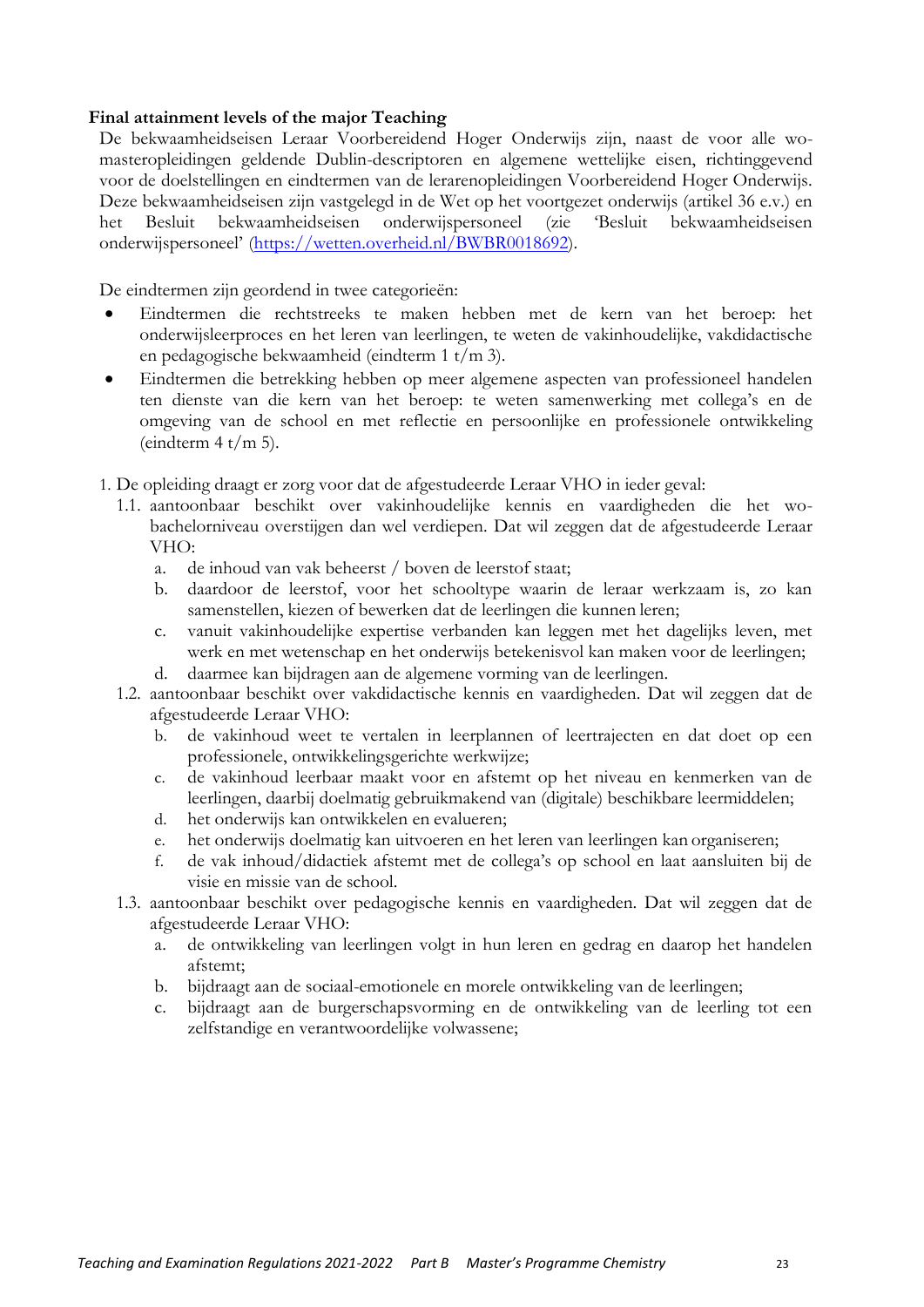- d. met een professionele, ontwikkelingsgerichte werkwijze en in samenwerking met collega's een veilig, ondersteunend en stimulerend leerklimaat voor leerlingen kan realiseren;
- e. in staat is om oordelen te formuleren, rekening houdend met de sociaalmaatschappelijke en ethische verantwoordelijkheden die horen bij het beroep.
- 1.4. aantoonbaar reflecteert ten behoeve van persoonlijke en professionele ontwikkeling. Dat wil zeggen dat de afgestudeerde Leraar VHO:
	- a. in staat is kritisch te reflecteren op alle aspecten die met zijn/haar persoonlijkheid, motivatie, attitudes, verwachtingen en cognities te maken hebben (die onder meer tot uiting komen in het pedagogisch handelen) en feedback hieromtrent ter harte te nemen
	- b. op onderzoeksmatige wijze de (eigen) onderwijspraktijk verbetert en blijft ontwikkelen;
	- c. in staat is (vak)kennis en -kunde actueel te houden;
	- d. in staat is een eigen positie te bepalen ten aanzien van de missie en visie van de school/instelling en bereid is een constructieve bijdrage te leveren aan de ontwikkeling van het vak/het onderwijs in de school.
- 1.5. aantoonbaar samenwerkt en communiceert met collega's en omgeving. Dat wil zeggen dat de afgestudeerde Leraar VHO:
	- a. het pedagogisch handelen kan afstemmen met collega's en met anderen die voor de ontwikkeling van de leerling verantwoordelijk zijn;
	- b. de ontwikkeling van het vak/curriculum in de school kan afstemmen met collega's en met anderen die voor de ontwikkeling van de leerling verantwoordelijk zijn.
- 2. Onverminderd het bepaalde in lid 1 heeft de afgestudeerde van afstudeerrichting Biologie een gedegen vakinhoudelijke kennis van en inzicht in het vakgebied en de vakdidactiek van Biologie en kan op basis daarvan aantrekkelijke, effectieve en efficiënte leeractiviteiten ontwerpen, uitvoeren, begeleiden en evalueren voor het schoolvak Biologie in de onderbouw en/of bovenbouw.
- 3. Onverminderd het bepaalde in lid 1 heeft de afgestudeerde van afstudeerrichting Natuurkunde een gedegen vakinhoudelijke kennis van en inzicht in het vakgebied en de vakdidactiek van Natuurkunde en kan op basis daarvan aantrekkelijke, effectieve en efficiënte leeractiviteiten ontwerpen, uitvoeren, begeleiden en evalueren voor het schoolvak Natuurkunde in de onderbouw en/of bovenbouw.
- 4. Onverminderd het bepaalde in lid 1 heeft de afgestudeerde van afstudeerrichting Scheikunde een gedegen vakinhoudelijke kennis van en inzicht in het vakgebied en de vakdidactiek van Scheikunde en kan op basis daarvan aantrekkelijke, effectieve en efficiënte leeractiviteiten ontwerpen, uitvoeren, begeleiden en evalueren voor het schoolvak Scheikunde in de onderbouw en/of bovenbouw.
- 5. Onverminderd het bepaalde in lid 1 heeft de afgestudeerde van afstudeerrichting Wiskunde een gedegen vakinhoudelijke kennis van en inzicht in het vakgebied en de vakdidactiek van Wiskunde en kan op basis daarvan aantrekkelijke, effectieve en efficiënte leeractiviteiten ontwerpen, uitvoeren, begeleiden en evalueren voor het schoolvak Wiskunde in de onderbouw en/of bovenbouw.
- 6. Onverminderd het bepaalde in lid 1 heeft de afgestudeerde van afstudeerrichting Aardrijkskunde een gedegen vakinhoudelijke kennis van en inzicht in het vakgebied en de vakdidactiek van Aardrijkskunde en kan op basis daarvan aantrekkelijke, effectieve en efficiënte leeractiviteiten ontwerpen, uitvoeren, begeleiden en evalueren voor het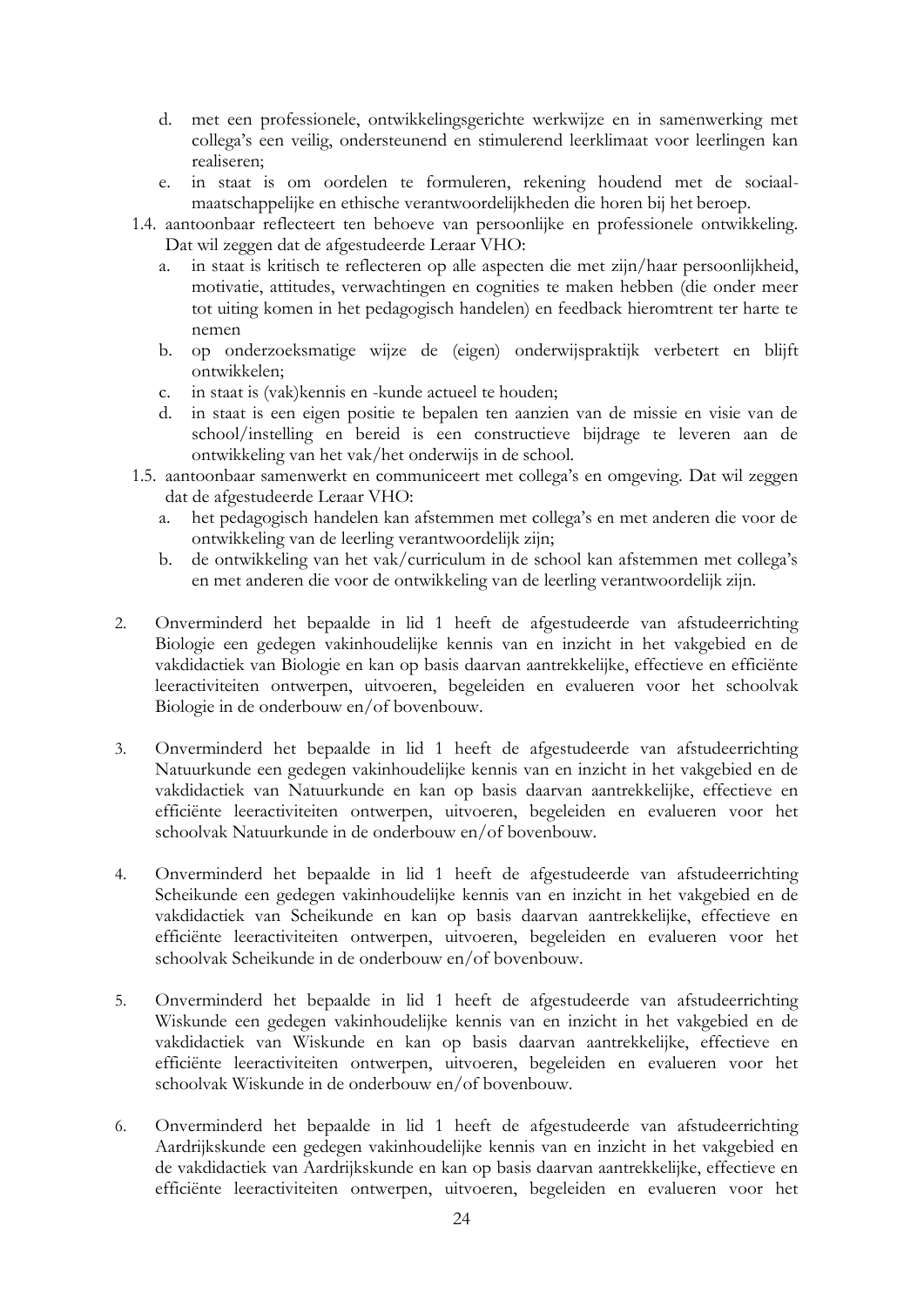schoolvak Aardrijkskunde in de onderbouw en/of bovenbouw.

7. Onverminderd het bepaalde in lid 1 heeft de afgestudeerde van afstudeerrichting Informatica een gedegen vakinhoudelijke kennis van en inzicht in het vakgebied en de vakdidactiek van Informatica en kan op basis daarvan aantrekkelijke, effectieve en efficiënte leeractiviteiten ontwerpen, uitvoeren, begeleiden en evalueren voor het schoolvak Informatica in de onderbouw en/of bovenbouw.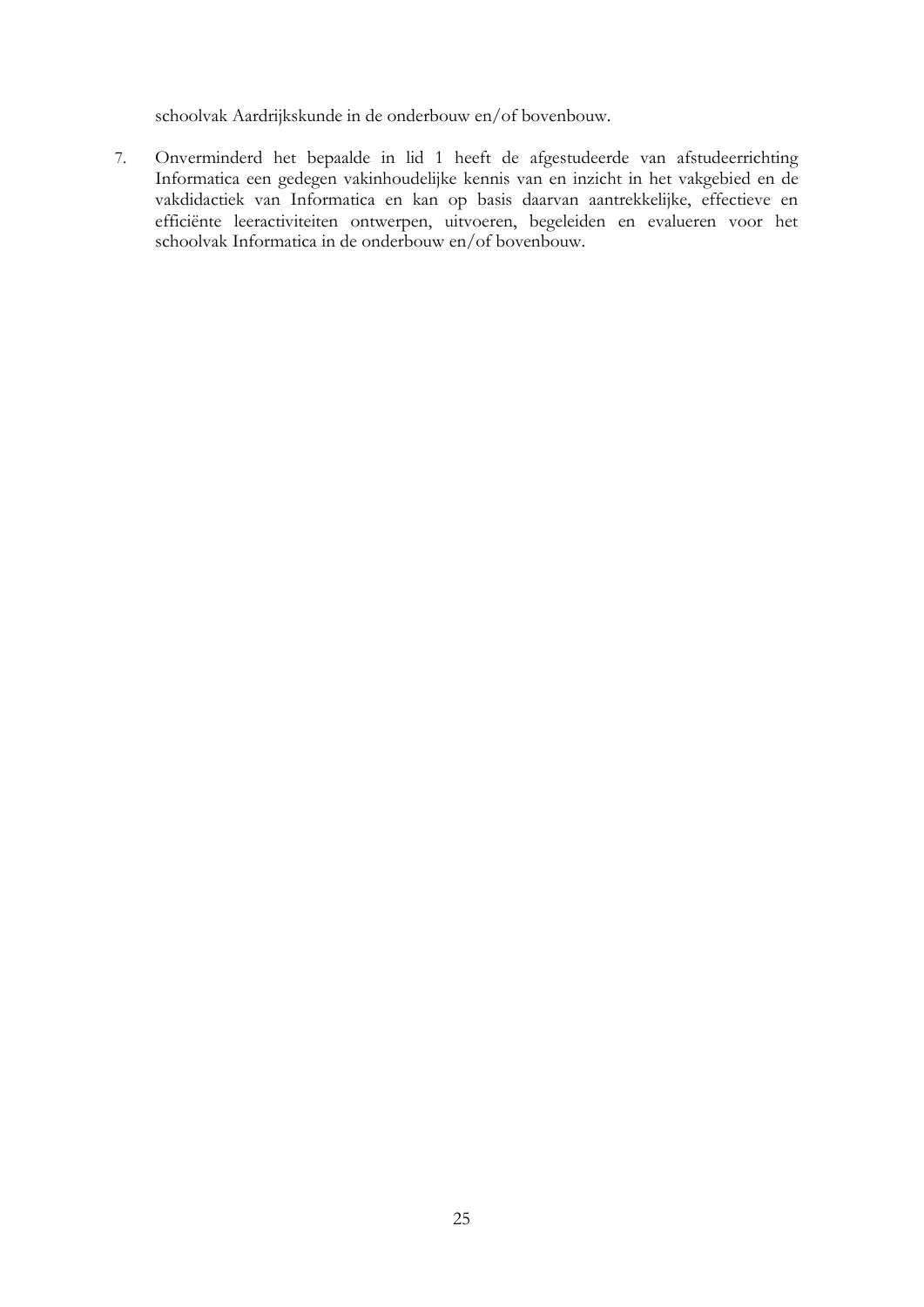# <span id="page-25-0"></span>**Appendix 3 Teaching objectives for the minor Tesla and minor science for sustainability**

# <span id="page-25-1"></span>**Learning Objectives Tesla**

By completing the Tesla Minor the graduate is fit to start a career in demanding environments which require abilities to utilize the disciplinary science background in research, corporate, civil society, governmental and advisory work environments. All learning objectives fall into at least one of the following categories:

- 1. Information processing;
- 2. Teamwork;
- 3. Project Work;
- 4. Communication;
- 5. Self-reflection.

Further information about the minor Tesla can be found in the study guide[:](http://www.teslaminor.nl/) [http://www.teslaminor.nl](http://www.teslaminor.nl/) 

# <span id="page-25-2"></span>**Minor teaching na een bachelor zonder educatieve minor**

De student volgt het eerste semester van de master leraar Voorbereidend Hoger Onderwijs (VHO) die de Interfacultaire Lerarenopleidingen (ILO) aanbiedt.

De opleiding leidt niet tot een bevoegdheid.

De eindtermen komen grotendeels overeen met die van de educatieve minor die de ILO aanbiedt.

De student is op basis van voldoende theoretisch inzicht, een professionele houding en voldoende vaardigheid in staat om:

- 1. een goede samenwerking met en tussen leerlingen tot stand te brengen;
- 2. voor groepen en voor individuele leerlingen een veilige leeromgeving te creëren;
- 3. voor groepen en voor individuele leerlingen een krachtige leeromgeving in te richten waarin leerlingen zich op een goede manier leerinhouden van het vakgebied eigen maken;
- 4. in groepen en in andere contacten met leerlingen een overzichtelijk, ordelijk en taakgericht leer- en werkklimaat tot stand te brengen;
- 5. relevante informatie uit te wisselen met collega's in de school en uitkomsten daarvan te benutten;
- 6. relevante informatie uit te wisselen met verzorgers van leerlingen buiten school en daarin te zorgen voor afstemming;
- 7. eigen opvattingen over het leraarschap en de eigen bekwaamheden als leraar, te expliciteren, kritisch te onderzoeken en verder te ontwikkelen op basis van theoretische inzichten en empirische gegevens.

# <span id="page-25-3"></span>**Minor teaching na een bachelor met een educatieve minor**

De student volgt het tweede semester van de master leraar VHO die de ILO aanbiedt. De eindtermen komen overeen met die van de major teaching, zie onder C.